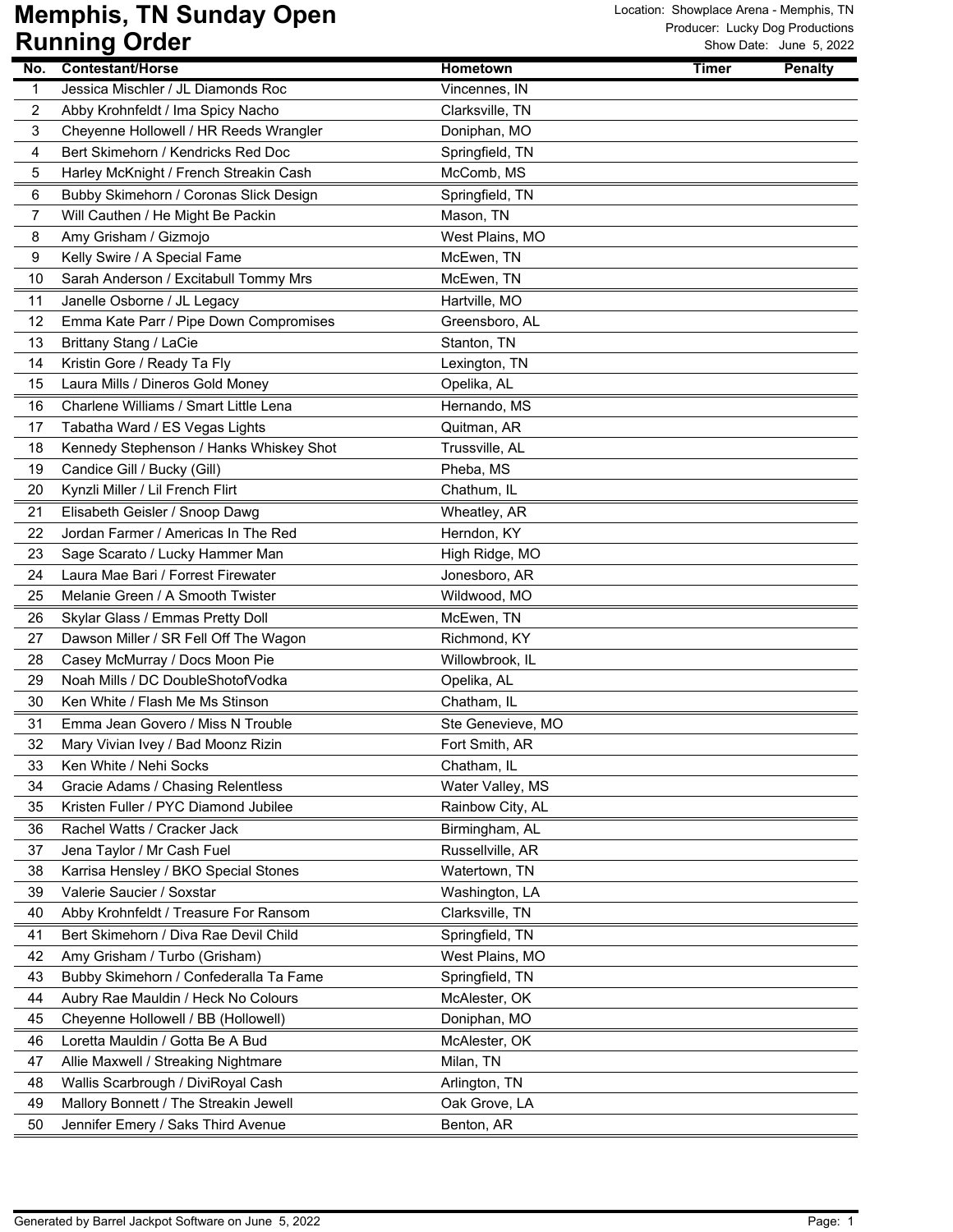|          | ישטיש פייייייישי                           |                   |              |                |
|----------|--------------------------------------------|-------------------|--------------|----------------|
| No.      | <b>Contestant/Horse</b>                    | <b>Hometown</b>   | <b>Timer</b> | <b>Penalty</b> |
| 51       | Emily Leister / Lexus (Leister)            | Oxford, MS        |              |                |
| 52       | Dana Crenshaw / Heydays Starbuck           | Brighton, TN      |              |                |
| 53       | Kelly Swire / BettinYourBottomBug          | McEwen, TN        |              |                |
| 54       | Sarah McClain / Ginger Bell Doc            | Williamsville, MO |              |                |
| 55       | Valerie Cross / Shadows Tiny Guy           | Como, MS          |              |                |
| 56       | Janelle Osborne / Dont Bullie Me           | Hartville, MO     |              |                |
| 57       | David Perry / Gotta Another Gear           | Ward, AR          |              |                |
| 58       | Jessica Mischler / Guys Cover Girl         | Vincennes, IN     |              |                |
| 59       | Andi Anderson / APH Fiery Breeze           | Arlington, TN     |              |                |
| 60       | Steven Gore / Frenchmans Crome             | Lexington, TN     |              |                |
| 61       | Niki Lewis / KVS Dreaming of Fame          | Trenton, TN       |              |                |
| 62       | Jennifer Mason / GBA Maximum Savage        | Mt Washington, KY |              |                |
| 63       | Mary Grayson Martin / French Discos Blonde | Anguilla, MS      |              |                |
| 64       | LeAnne Haley / GBA RunninWithFlames        | Atoka, TN         |              |                |
| 65       | Emma Kate Parr / Grandios Guy              | Greensboro, AL    |              |                |
| 66       | Amy Grisham / ImBetterThanAllUGuys         | West Plains, MO   |              |                |
| 67       | Harley McKnight / Rare Ovation             | McComb, MS        |              |                |
| 68       | Bert Skimehorn / High On Coronas           | Springfield, TN   |              |                |
| 69       | Buddy Sneed / Throwback Thursday           | Springfield, TN   |              |                |
| 70       | Jordan Farmer / Famous French Pistol       | Herndon, KY       |              |                |
| 71       | Brandon Fortney / Ima Dashing Crown        | Baton Rouge, LA   |              |                |
| 72       | Jordan Deatherage / Faith (Deatherage)     | Atoka, TN         |              |                |
| 73       | Sherri Surman / FamousRareRhinestone       | Senatobia, MS     |              |                |
| 74       | Susan Wesley / Gun Smoke Tomkat            | Silex, MO         |              |                |
| 75       | Tina Miller / PS Sheza Hottie              | Humboldt, TN      |              |                |
| 76       | Sage Scarato / B My Prince Charming        | High Ridge, MO    |              |                |
| 77       | Melanie Green / Xtra Sun Frost             | Wildwood, MO      |              |                |
| 78       | Mandy Bari / TBR Call U Promised           | Jonesboro, AR     |              |                |
| 79       | Bailey Turman / Suzie                      | Lakeland, TN      |              |                |
| 80       | Crystal Mason / HF Aprils Last Sun         | Mt Washington, KY |              |                |
| 81       | Marlee Stephens / BKJ Ta Fame              | College Grove, TN |              |                |
| 82       | Dawson Miller / Firewater Sam              | Richmond, KY      |              |                |
| 83       | Amber Harris / Sun Frost Superstar         | Ashville, AL      |              |                |
| 84       | Maggie Beitz / Perks Prize Dance           | DeWitt, IL        |              |                |
| 85       | Wayne Davis / Little Honory Streak         | Warrenton, MO     |              |                |
| 86       | Valerie Saucier / BB Firewater Sue         | Washington, LA    |              |                |
| 87       | Stephanie Lynn / Lilys On Fire             | Vicksburg, MS     |              |                |
| 88       | Anna Caraway / Hickory Dickory Dash        | Cordova, TN       |              |                |
| 89       | Bubby Skimehorn / Dun Famous               | Springfield, TN   |              |                |
| 90       | Casey McMurray / French Butterscotch       | Willowbrook, IL   |              |                |
| 91       | Breanne Gray / Famous Encounter            | Philadelphia, MS  |              |                |
| 92       | Diana Freyaldenhoven / Bully's Maid        | Covington, TN     |              |                |
| 93       | Aubry Rae Mauldin / TechniTwister          | McAlester, OK     |              |                |
| 94       | Mary Vivian Ivey / Different Dimension     | Fort Smith, AR    |              |                |
| 95       | Janelle Osborne / JJ Shinning Hollywood    | Hartville, MO     |              |                |
|          | Wallis Scarbrough / Wait Wait Dontell Me   | Arlington, TN     |              |                |
| 96<br>97 | Kristin Gore / Jamaicans Dont Fly          | Lexington, TN     |              |                |
| 98       | Mary Hanks / Bebe (Hanks)                  | Munford, TN       |              |                |
| 99       | Bert Skimehorn / Alice Coachman            | Springfield, TN   |              |                |
| 100      | Amy Grisham / VF Del Ray Cat               | West Plains, MO   |              |                |
|          |                                            |                   |              |                |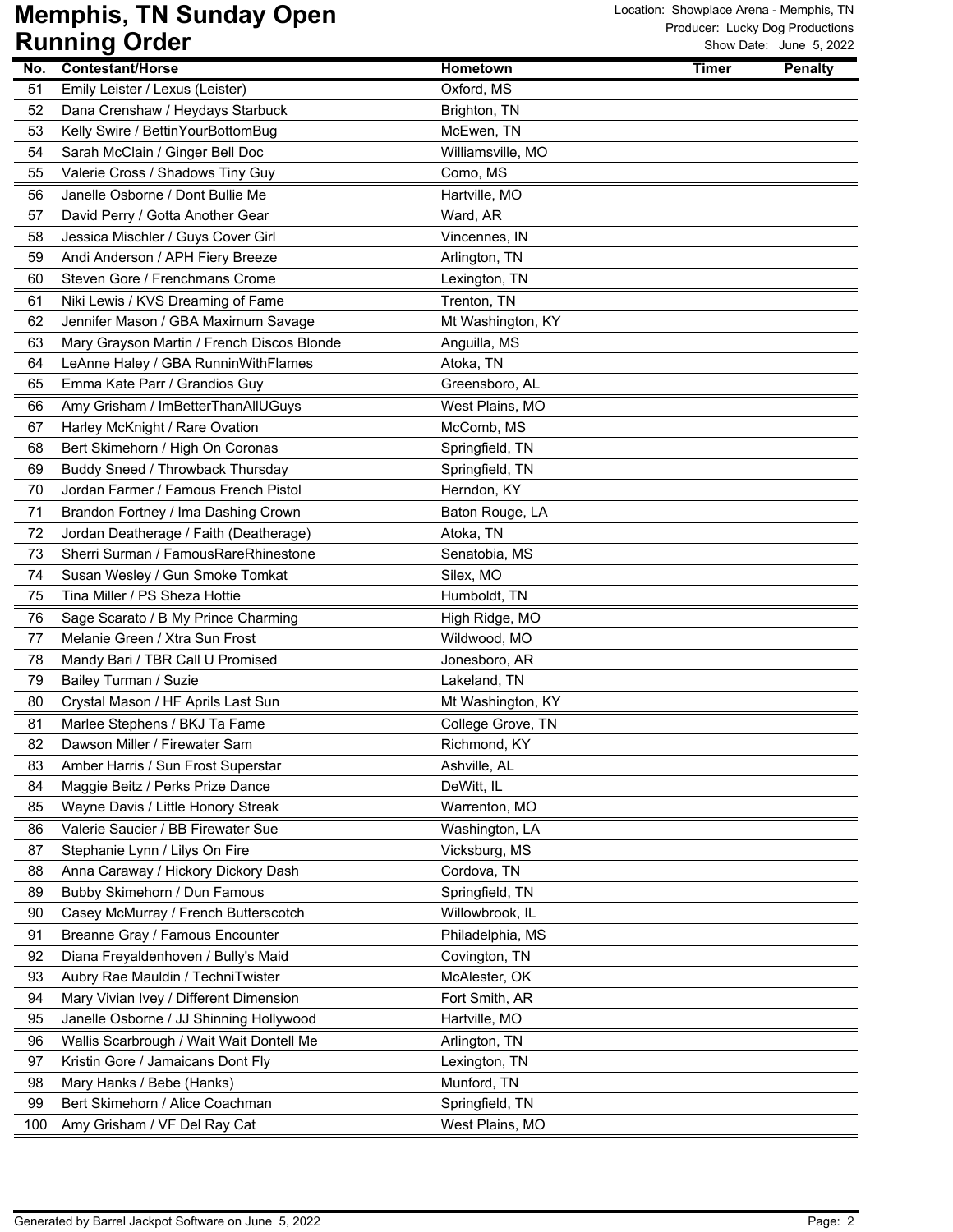|     | .<br>$\bullet$ , $\bullet$ ,                                      |                    |              |                |
|-----|-------------------------------------------------------------------|--------------------|--------------|----------------|
| No. | <b>Contestant/Horse</b>                                           | Hometown           | <b>Timer</b> | <b>Penalty</b> |
| 101 | Jennifer Emery / Bootleg Jody                                     | Benton, AR         |              |                |
| 102 | Sandy Hubler / Sunny C Lil Hickory                                | Alexander, AR      |              |                |
| 103 | Sherrie Lowe / WM Stampede Lady 023                               | Oxford, MS         |              |                |
| 104 | Jessica Thomas / Frostburns Diamond                               | Ashville, AL       |              |                |
| 105 | Donna Kelley / RVF Ryder High                                     | Bon Aqua, TN       |              |                |
| 106 | Mallory Bonnett / FC Fiery Blue Eye                               | Oak Grove, LA      |              |                |
| 107 | Cody Dowell / Heavenly Hustler                                    | Byhalia, MS        |              |                |
| 108 | Dana Crenshaw / PS First Down Guy                                 | Brighton, TN       |              |                |
| 109 | Rachel Watts / NL Juniors Toast                                   | Birmingham, AL     |              |                |
| 110 | Mary Grayson Martin / Kiss My Royal Fanny                         | Anguilla, MS       |              |                |
| 111 | LeAnne Haley / BR Shesa Dashin Lena                               | Atoka, TN          |              |                |
| 112 | Sarah McClain / Lil Poco Champ                                    | Williamsville, MO  |              |                |
| 113 | Harley McKnight / JessDeetastic                                   | McComb, MS         |              |                |
| 114 | Bailey Belcher / Pocket Coin Five                                 | Brooks, KY         |              |                |
| 115 | Jena Taylor / Spider Mans Fuel Tank                               | Russellville, AR   |              |                |
| 116 | Karrisa Hensley / Lady Solitude                                   | Watertown, TN      |              |                |
| 117 | Ken White / LLP Missys Little One                                 | Chatham, IL        |              |                |
| 118 | Niki Lewis / WoodB Lil Happy                                      | Trenton, TN        |              |                |
| 119 | Jenny West / Guys Lets Drag                                       | Water Valley, MS   |              |                |
| 120 | Nan Eden / Smiths Dandy Bar                                       | Collierville, TN   |              |                |
| 121 | Summer Pollard / BC Heza Bold Episode                             | Piggott, AR        |              |                |
| 122 | Colby Wilson / Royally Reckless                                   | Olive Branch, MS   |              |                |
| 123 | Brandon Fortney / Shots Of Firewater                              | Baton Rouge, LA    |              |                |
| 124 |                                                                   | Water Valley, MS   |              |                |
|     | Angela Adams / CS Voo Doo Chaos<br>Sherri Surman / Goose (Surman) | Senatobia, MS      |              |                |
| 125 |                                                                   |                    |              |                |
| 126 | Brandy White / French Stinson                                     | Chatham, IL        |              |                |
| 127 | Jana Hutcheson / HF Stickmans Pinky                               | Springfield, TN    |              |                |
| 128 | Emily Leister / The Midnight Loot                                 | Oxford, MS         |              |                |
| 129 | Hailee Grantham / NNN Love A Sixum                                | Sedgewickville, MO |              |                |
| 130 | Jacob Kilgore / GamblinOnAKiss                                    | Jasper, AL         |              |                |
| 131 | Crystal Hopkins / Ima Famous Superstar                            | Dellrose, TN       |              |                |
| 132 | Carl Rose / Hilltops Jewel                                        | Sikeston, MO       |              |                |
| 133 | Valerie Saucier / BW Rip It Up                                    | Washington, LA     |              |                |
| 134 | Mercedes Wells / Hollywood Go Dun It                              | Park Hills, MO     |              |                |
| 135 | Stephanie Lynn / Trace Me A Doc                                   | Vicksburg, MS      |              |                |
| 136 | Katherine Vickers / Skippa Go Skey                                | Houlka, MS         |              |                |
| 137 | Shelby Winstead / Flyin Classic Bug                               | Eads, TN           |              |                |
| 138 | Jordan Deatherage / Hot Krymsun Model                             | Atoka, TN          |              |                |
| 139 | Sydney Evans / Judge On Firewater                                 | DeSoto, MO         |              |                |
| 140 | Cynthia Hill / Honor The Boonsmal                                 | Cabot, AR          |              |                |
| 141 | Karrisa Hensley / Bayou Some Socks                                | Watertown, TN      |              |                |
| 142 | Casey McMurray / LM Confederate Guy                               | Willowbrook, IL    |              |                |
| 143 | Erin Siems / BA Famous Red Man                                    | Stuttgart, AR      |              |                |
| 144 | Shelby Ruesewald / Kaboo                                          | Cabot, AR          |              |                |
| 145 | Kristin Gore / Cash Hutts Fuel                                    | Lexington, TN      |              |                |
| 146 | Sara Miller / Gold Digger King                                    | Oaktown, IN        |              |                |
| 147 | Luke Tyler / Slick (Tyler)                                        | Clarksville, TN    |              |                |
| 148 | Katie Shows / Dinkys Lil Flame                                    | Ovett, MS          |              |                |
| 149 | Angie Dowell / Cougars Twister                                    | Byhalia, MS        |              |                |
| 150 | Cody Dowell / Down N Texas                                        | Byhalia, MS        |              |                |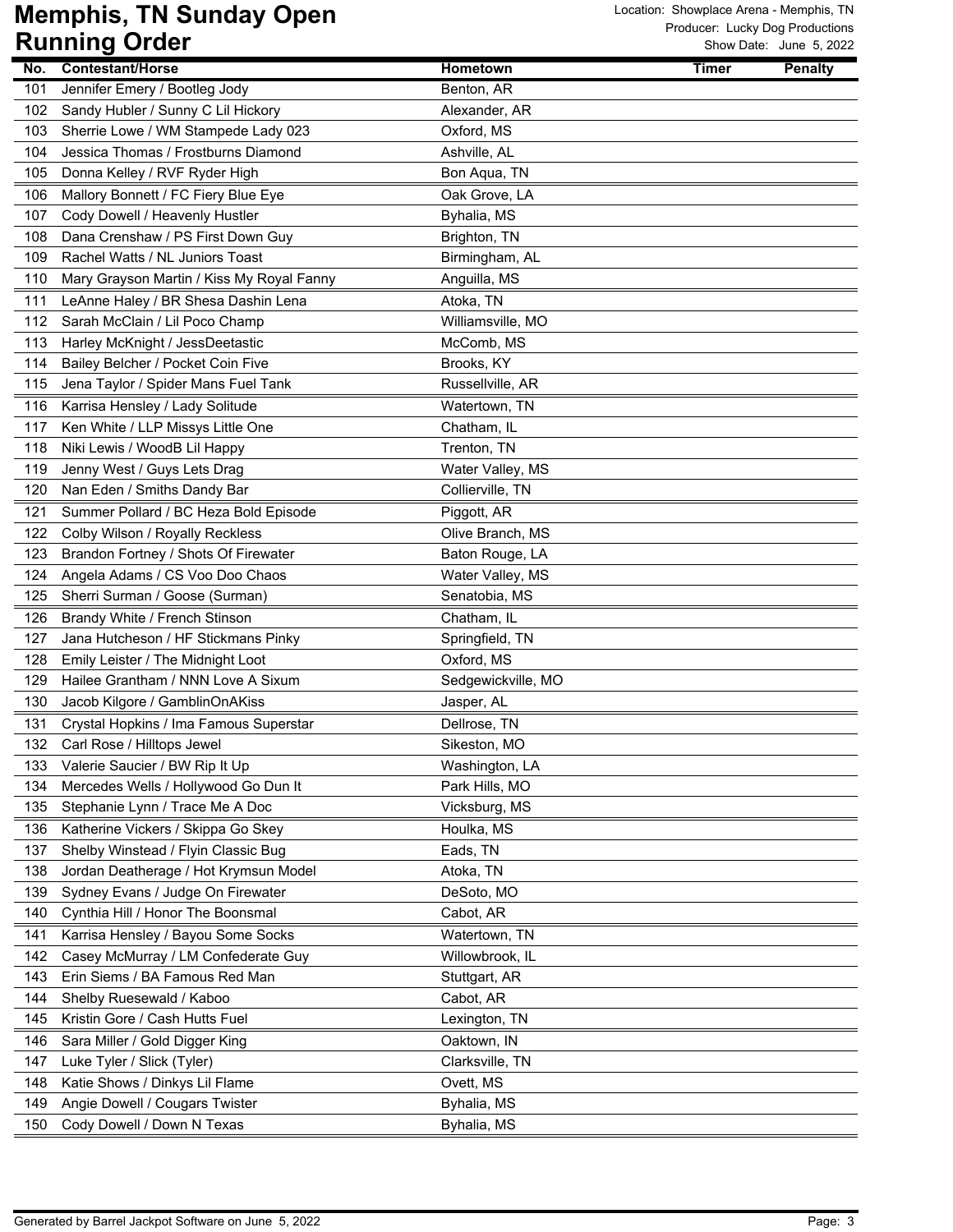| No. | <b>Contestant/Horse</b>                 | <b>Hometown</b>   | <b>Timer</b> | <b>Penalty</b> |
|-----|-----------------------------------------|-------------------|--------------|----------------|
| 151 | Ken White / LRS Famous Tornado          | Chatham, IL       |              |                |
| 152 | Leisa Cotton / Blazin KY Firewater      | Greenbrier, TN    |              |                |
| 153 | MaKenzie Stewart / French Kats All That | Gleason, TN       |              |                |
| 154 | Riley McKinnis / Chasin A Runaway       | Lone Lack, MO     |              |                |
| 155 | Wendy Warren / Speedin For Kix          | Florence, MS      |              |                |
| 156 | Melissa Gonterman / GT Maximum Romance  | Sonora, KY        |              |                |
| 157 | Cody Wheeler / JTD A Dash Of Sugar      | McLeansboro, IL   |              |                |
| 158 | Rayann Kehrees / Disco Jerry Flair      | Poplar Grove, AR  |              |                |
| 159 | Emma Givens / Ull Know Me               | Notasulga, AL     |              |                |
| 160 | Dana Crenshaw / Six Moon Shadow         | Brighton, TN      |              |                |
| 161 | Christie Gilkey / Guys Girl Power       | Princeton, KY     |              |                |
| 162 | Kristen Roby / JL Little Wag            | Baton Rouge, LA   |              |                |
| 163 | Karrisa Hensley / Firewater Evening     | Watertown, TN     |              |                |
| 164 | Bert Skimehorn / Home Ta Fame           | Springfield, TN   |              |                |
| 165 | Maggie Smith / MP Judgment Day          | Ste Genevieve, MO |              |                |
| 166 | Angela Adams / Money Bee Red            | Water Valley, MS  |              |                |
| 167 | Anna Brister / Shesa Smooth Okiecat     | Benton, AR        |              |                |
| 168 | LeAnne Haley / Blondys Nitas Wood       | Atoka, TN         |              |                |
| 169 | Kathryn Speights / Easy Red Dasher      | Arkadelphia, AR   |              |                |
| 170 | Penny Wood / Smooth Dancing Doc         | Festus, MO        |              |                |
| 171 | Becky Taylor / Snazzy Chester           | Simsboro, LA      |              |                |
| 172 | Mackenzie Lankford / My Sister Maka Me  | Lebanon, TN       |              |                |
| 173 | Patrick Sisco / PS Its Derby Time       | Adolphus, KY      |              |                |
| 174 | Hailee Hammonds / Special Chosen One    | Hermitage, TN     |              |                |
| 175 | Lori Jackson / RL Firewater Tucker      | Horton, AL        |              |                |
| 176 | Reanna Hutchison / Peppy B My Valentine | Woodlawn, TN      |              |                |
| 177 | Karen Cain / Marthas Famous             | Knoxville, TN     |              |                |
| 178 | Bree Wheeler / Streakin Ta Royalty      | McLeansboro, IL   |              |                |
| 179 | Judith Stevens / Cashs Valentine        | Pheba, MS         |              |                |
| 180 | Lacey Combee / Dualin As A Gunrunner    | Benton, AR        |              |                |
| 181 | Kylee Schmidt / Dually (Schmidt)        | Bee Branch, AR    |              |                |
| 182 | Julie Hill / KN Honey Im Fabulous       | Cabot, AR         |              |                |
| 183 | Crystal Hopkins / HQ BarMaidWithGusto   | Dellrose, TN      |              |                |
| 184 | Valerie Saucier / Kodiac Kowboy         | Washington, LA    |              |                |
| 185 | Samantha Free / RockBottomRudeBoy       | Bauxite, AR       |              |                |
| 186 | Taylor Kyle / CfourNonstopFiesta        | Villa Ridge, MO   |              |                |
| 187 | Olivia Gullion / Docs Got Discipline    | Union Grove, AL   |              |                |
| 188 | Lindsey Binkley / HG Six Chicks         | Ashland City, TN  |              |                |
| 189 | Cindy Toll / Jesse Lightning Kwik       | Francisco, IN     |              |                |
| 190 | Erin Siems / Famous Red Money           | Stuttgart, AR     |              |                |
| 191 | Hailey Kilgore / Priss N Kissn          | Jasper, AL        |              |                |
| 192 | Gracie Fuller / GQH November Rain       | Poplar Grove, AR  |              |                |
| 193 | Shelby Winstead / Bogies French Lover   | Eads, TN          |              |                |
| 194 | Jan Oxner / Caseys Shooter              | Marianna, AR      |              |                |
| 195 | Ginger LeBlanc / CashmyFabulousChekn    | Millington, TN    |              |                |
| 196 | Riley McKinnis / Munndys Good Friday    | Lone Lack, MO     |              |                |
| 197 | Rayann Kehrees / Natives OklahomaFuel   | Poplar Grove, AR  |              |                |
| 198 | Donna Kelley / Smooth Pacific Harley    | Bon Aqua, TN      |              |                |
| 199 | Nealey Dalton / SF Big Sexy             | Adamsville, TN    |              |                |
| 200 | Blair Knight / Untresable Lad           | Princeton, KY     |              |                |
|     |                                         |                   |              |                |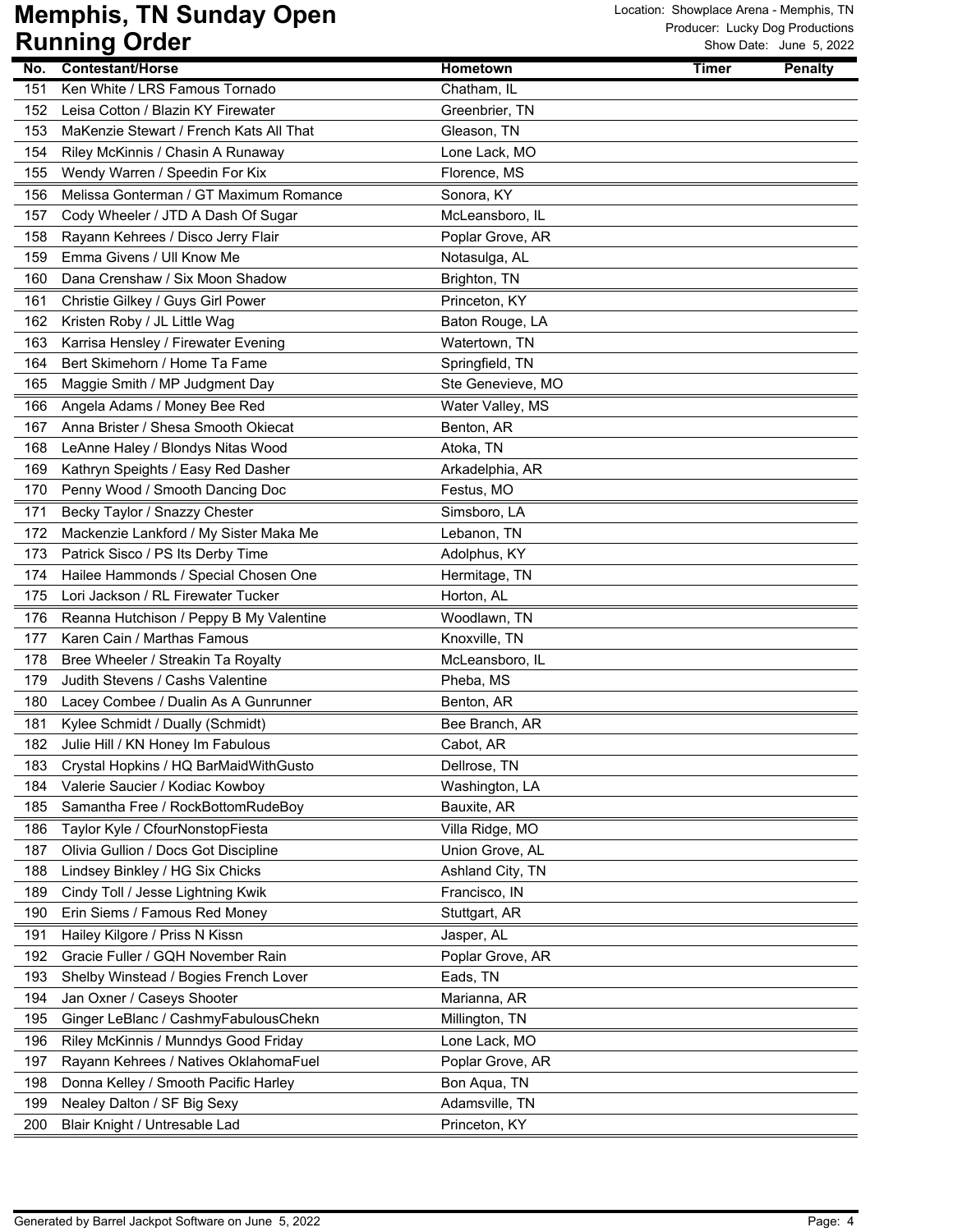| <b>Contestant/Horse</b><br><b>Hometown</b><br><b>Penalty</b><br>No.<br>Timer<br>201<br>Kenzie Knight / Movers Gypsy Moon<br>Princeton, KY<br>Jodi Carney / Sheza Caroline<br>202<br>Mtn Home, AR<br>203<br>Cody Wheeler / Hide Da Wine<br>McLeansboro, IL<br>204<br>Charlene Dodson / Molly (Dodson)<br>Traskwood, AR<br>205<br>Emery Pearce / See Airas Play<br>Humboldt, TN<br>206<br>Tara Davis / JJJ Roxie Heyday<br>Bentonia, MS<br>Kendall Estes / CONFIRMED SCRATCH<br>Reform, AL<br>207<br>208<br>Wendy Warren / Wonder Look CC<br>Florence, MS<br>209<br>Courtney Nicholson / TR Dashwood Bling<br>Doe Run, MO<br>210<br>Christie Gilkey / Famous First Flight<br>Princeton, KY<br>211<br>Kathryn Speights / Streak Of Red Money<br>Arkadelphia, AR<br>212<br>Hallie Brown / Sugar Bar Perfect<br>Wheatley, AR<br>Sonora, KY<br>213<br>Jessie Gonterman / Fred In Space<br>Kelly Sparks / Sail On French<br>Fort Sumner, NM<br>214<br>Angie Menz / Two Steppin Fame<br>215<br>Patton, MO<br>216<br>Lori Jackson / LR Fancy O Firewater<br>Horton, AL<br>Whitney Bradford / A Signature Firewater<br>217<br>Kennett, MO<br>218<br>Hailey Simpson / Rockin Vegas<br>Brinkley, AR<br>219<br>Riley Armes / Sign The Cross<br>Pass Christian, MS<br>220<br>Mary Elzie / Tip the Firefighter<br>Millington, TN<br>Skyler Cain / TwistingNTheMoonlite<br>221<br>Knoxville, TN<br>Matt Mathews / Treasures Dream Maker<br>McCalla, AL<br>222<br>223<br>Libby Guidici / Smokin Sage Solano<br>High Ridge, MO<br>224<br>Senatobia, MS<br>Laurel Hetterick / Blaze (Hetterick)<br>El Dorado, AR<br>225<br>Mandy Saulsbury / Miss Perky Flit<br>Samantha Dodson / Pinky Poo<br>Camden, AR<br>226<br>227<br>Gina Cates / Rush Ta Heaven<br>Monticello, AR<br>228<br>Elijah Brooks / Sonny Blue Deluxe<br>Memphis, TN<br>Melora Potter / Miss Edy Stinson<br>229<br>Marion, KY<br>Brandon Fortney / Vegas SlashnDash<br>230<br>Baton Rouge, LA<br>231<br>Jessie Gonterman / GT Drippin In Finesse<br>Sonora, KY<br>232<br>Presley Potter / Hayday Lady Love<br>Marion, KY<br>Kim Winstead / LS Three Mcfreckles<br>233<br>Eads, TN<br>Olivia Gullion / HPH Red Fire Bully<br>234<br>Union Grove, AL<br>235<br>Emma Allen / Dat Famous Sterling<br>Knob Noster, MO<br>236<br>Cindy Toll / Sheza Casanova Special<br>Francisco, IN<br>Karsyn Potter / Penny For UR Flit<br>Marion, KY<br>237<br>238<br>Shania Billings / Whole Lot Of Freedom<br>Hopkinsville, KY<br>Katherine Vickers / Cant Bully My Money<br>239<br>Houlka, MS<br>240<br>Bee Branch, AR<br>Kylee Schmidt / TellHerToRunFaster<br>Ashley Lucky / SR Fast Eddie<br>241<br>Warren, AR<br>242<br>Karyn Melton / Hitten the Moonshine<br>Jonesboro, AR<br>Lone Lack, MO<br>243<br>Riley McKinnis / Designed By Dora<br>244<br>Stephanie Davis / Quick To Do What<br>Plantersville, MS<br>245<br>Becky Oglesby / PC A Gallant Judge<br>Vernon, TX<br>Bree Wheeler / Whata Cool Cat<br>246<br>McLeansboro, IL<br>247<br>Shelby Oglesby / Greta Grulla Fame<br>Vernon, TX<br>Stacey Pennington / Natives Cadillac Jack<br>Holly Springs, MS<br>248<br>Christy Lewis / MP Honor This Ticket<br>Ward, AR<br>249 |     | ישטיש שיייייייש                  |                  | SHOW Date: Sanc 9, ZUZZ |
|-------------------------------------------------------------------------------------------------------------------------------------------------------------------------------------------------------------------------------------------------------------------------------------------------------------------------------------------------------------------------------------------------------------------------------------------------------------------------------------------------------------------------------------------------------------------------------------------------------------------------------------------------------------------------------------------------------------------------------------------------------------------------------------------------------------------------------------------------------------------------------------------------------------------------------------------------------------------------------------------------------------------------------------------------------------------------------------------------------------------------------------------------------------------------------------------------------------------------------------------------------------------------------------------------------------------------------------------------------------------------------------------------------------------------------------------------------------------------------------------------------------------------------------------------------------------------------------------------------------------------------------------------------------------------------------------------------------------------------------------------------------------------------------------------------------------------------------------------------------------------------------------------------------------------------------------------------------------------------------------------------------------------------------------------------------------------------------------------------------------------------------------------------------------------------------------------------------------------------------------------------------------------------------------------------------------------------------------------------------------------------------------------------------------------------------------------------------------------------------------------------------------------------------------------------------------------------------------------------------------------------------------------------------------------------------------------------------------------------------------------------------------------------------------------------------------------------------------------------------------------------------------------------------------------------------------------------------------------------------------------------------------------------------------------------------------------------------------------------------------------------------------------------------------|-----|----------------------------------|------------------|-------------------------|
|                                                                                                                                                                                                                                                                                                                                                                                                                                                                                                                                                                                                                                                                                                                                                                                                                                                                                                                                                                                                                                                                                                                                                                                                                                                                                                                                                                                                                                                                                                                                                                                                                                                                                                                                                                                                                                                                                                                                                                                                                                                                                                                                                                                                                                                                                                                                                                                                                                                                                                                                                                                                                                                                                                                                                                                                                                                                                                                                                                                                                                                                                                                                                                   |     |                                  |                  |                         |
|                                                                                                                                                                                                                                                                                                                                                                                                                                                                                                                                                                                                                                                                                                                                                                                                                                                                                                                                                                                                                                                                                                                                                                                                                                                                                                                                                                                                                                                                                                                                                                                                                                                                                                                                                                                                                                                                                                                                                                                                                                                                                                                                                                                                                                                                                                                                                                                                                                                                                                                                                                                                                                                                                                                                                                                                                                                                                                                                                                                                                                                                                                                                                                   |     |                                  |                  |                         |
|                                                                                                                                                                                                                                                                                                                                                                                                                                                                                                                                                                                                                                                                                                                                                                                                                                                                                                                                                                                                                                                                                                                                                                                                                                                                                                                                                                                                                                                                                                                                                                                                                                                                                                                                                                                                                                                                                                                                                                                                                                                                                                                                                                                                                                                                                                                                                                                                                                                                                                                                                                                                                                                                                                                                                                                                                                                                                                                                                                                                                                                                                                                                                                   |     |                                  |                  |                         |
|                                                                                                                                                                                                                                                                                                                                                                                                                                                                                                                                                                                                                                                                                                                                                                                                                                                                                                                                                                                                                                                                                                                                                                                                                                                                                                                                                                                                                                                                                                                                                                                                                                                                                                                                                                                                                                                                                                                                                                                                                                                                                                                                                                                                                                                                                                                                                                                                                                                                                                                                                                                                                                                                                                                                                                                                                                                                                                                                                                                                                                                                                                                                                                   |     |                                  |                  |                         |
|                                                                                                                                                                                                                                                                                                                                                                                                                                                                                                                                                                                                                                                                                                                                                                                                                                                                                                                                                                                                                                                                                                                                                                                                                                                                                                                                                                                                                                                                                                                                                                                                                                                                                                                                                                                                                                                                                                                                                                                                                                                                                                                                                                                                                                                                                                                                                                                                                                                                                                                                                                                                                                                                                                                                                                                                                                                                                                                                                                                                                                                                                                                                                                   |     |                                  |                  |                         |
|                                                                                                                                                                                                                                                                                                                                                                                                                                                                                                                                                                                                                                                                                                                                                                                                                                                                                                                                                                                                                                                                                                                                                                                                                                                                                                                                                                                                                                                                                                                                                                                                                                                                                                                                                                                                                                                                                                                                                                                                                                                                                                                                                                                                                                                                                                                                                                                                                                                                                                                                                                                                                                                                                                                                                                                                                                                                                                                                                                                                                                                                                                                                                                   |     |                                  |                  |                         |
|                                                                                                                                                                                                                                                                                                                                                                                                                                                                                                                                                                                                                                                                                                                                                                                                                                                                                                                                                                                                                                                                                                                                                                                                                                                                                                                                                                                                                                                                                                                                                                                                                                                                                                                                                                                                                                                                                                                                                                                                                                                                                                                                                                                                                                                                                                                                                                                                                                                                                                                                                                                                                                                                                                                                                                                                                                                                                                                                                                                                                                                                                                                                                                   |     |                                  |                  |                         |
|                                                                                                                                                                                                                                                                                                                                                                                                                                                                                                                                                                                                                                                                                                                                                                                                                                                                                                                                                                                                                                                                                                                                                                                                                                                                                                                                                                                                                                                                                                                                                                                                                                                                                                                                                                                                                                                                                                                                                                                                                                                                                                                                                                                                                                                                                                                                                                                                                                                                                                                                                                                                                                                                                                                                                                                                                                                                                                                                                                                                                                                                                                                                                                   |     |                                  |                  |                         |
|                                                                                                                                                                                                                                                                                                                                                                                                                                                                                                                                                                                                                                                                                                                                                                                                                                                                                                                                                                                                                                                                                                                                                                                                                                                                                                                                                                                                                                                                                                                                                                                                                                                                                                                                                                                                                                                                                                                                                                                                                                                                                                                                                                                                                                                                                                                                                                                                                                                                                                                                                                                                                                                                                                                                                                                                                                                                                                                                                                                                                                                                                                                                                                   |     |                                  |                  |                         |
|                                                                                                                                                                                                                                                                                                                                                                                                                                                                                                                                                                                                                                                                                                                                                                                                                                                                                                                                                                                                                                                                                                                                                                                                                                                                                                                                                                                                                                                                                                                                                                                                                                                                                                                                                                                                                                                                                                                                                                                                                                                                                                                                                                                                                                                                                                                                                                                                                                                                                                                                                                                                                                                                                                                                                                                                                                                                                                                                                                                                                                                                                                                                                                   |     |                                  |                  |                         |
|                                                                                                                                                                                                                                                                                                                                                                                                                                                                                                                                                                                                                                                                                                                                                                                                                                                                                                                                                                                                                                                                                                                                                                                                                                                                                                                                                                                                                                                                                                                                                                                                                                                                                                                                                                                                                                                                                                                                                                                                                                                                                                                                                                                                                                                                                                                                                                                                                                                                                                                                                                                                                                                                                                                                                                                                                                                                                                                                                                                                                                                                                                                                                                   |     |                                  |                  |                         |
|                                                                                                                                                                                                                                                                                                                                                                                                                                                                                                                                                                                                                                                                                                                                                                                                                                                                                                                                                                                                                                                                                                                                                                                                                                                                                                                                                                                                                                                                                                                                                                                                                                                                                                                                                                                                                                                                                                                                                                                                                                                                                                                                                                                                                                                                                                                                                                                                                                                                                                                                                                                                                                                                                                                                                                                                                                                                                                                                                                                                                                                                                                                                                                   |     |                                  |                  |                         |
|                                                                                                                                                                                                                                                                                                                                                                                                                                                                                                                                                                                                                                                                                                                                                                                                                                                                                                                                                                                                                                                                                                                                                                                                                                                                                                                                                                                                                                                                                                                                                                                                                                                                                                                                                                                                                                                                                                                                                                                                                                                                                                                                                                                                                                                                                                                                                                                                                                                                                                                                                                                                                                                                                                                                                                                                                                                                                                                                                                                                                                                                                                                                                                   |     |                                  |                  |                         |
|                                                                                                                                                                                                                                                                                                                                                                                                                                                                                                                                                                                                                                                                                                                                                                                                                                                                                                                                                                                                                                                                                                                                                                                                                                                                                                                                                                                                                                                                                                                                                                                                                                                                                                                                                                                                                                                                                                                                                                                                                                                                                                                                                                                                                                                                                                                                                                                                                                                                                                                                                                                                                                                                                                                                                                                                                                                                                                                                                                                                                                                                                                                                                                   |     |                                  |                  |                         |
|                                                                                                                                                                                                                                                                                                                                                                                                                                                                                                                                                                                                                                                                                                                                                                                                                                                                                                                                                                                                                                                                                                                                                                                                                                                                                                                                                                                                                                                                                                                                                                                                                                                                                                                                                                                                                                                                                                                                                                                                                                                                                                                                                                                                                                                                                                                                                                                                                                                                                                                                                                                                                                                                                                                                                                                                                                                                                                                                                                                                                                                                                                                                                                   |     |                                  |                  |                         |
|                                                                                                                                                                                                                                                                                                                                                                                                                                                                                                                                                                                                                                                                                                                                                                                                                                                                                                                                                                                                                                                                                                                                                                                                                                                                                                                                                                                                                                                                                                                                                                                                                                                                                                                                                                                                                                                                                                                                                                                                                                                                                                                                                                                                                                                                                                                                                                                                                                                                                                                                                                                                                                                                                                                                                                                                                                                                                                                                                                                                                                                                                                                                                                   |     |                                  |                  |                         |
|                                                                                                                                                                                                                                                                                                                                                                                                                                                                                                                                                                                                                                                                                                                                                                                                                                                                                                                                                                                                                                                                                                                                                                                                                                                                                                                                                                                                                                                                                                                                                                                                                                                                                                                                                                                                                                                                                                                                                                                                                                                                                                                                                                                                                                                                                                                                                                                                                                                                                                                                                                                                                                                                                                                                                                                                                                                                                                                                                                                                                                                                                                                                                                   |     |                                  |                  |                         |
|                                                                                                                                                                                                                                                                                                                                                                                                                                                                                                                                                                                                                                                                                                                                                                                                                                                                                                                                                                                                                                                                                                                                                                                                                                                                                                                                                                                                                                                                                                                                                                                                                                                                                                                                                                                                                                                                                                                                                                                                                                                                                                                                                                                                                                                                                                                                                                                                                                                                                                                                                                                                                                                                                                                                                                                                                                                                                                                                                                                                                                                                                                                                                                   |     |                                  |                  |                         |
|                                                                                                                                                                                                                                                                                                                                                                                                                                                                                                                                                                                                                                                                                                                                                                                                                                                                                                                                                                                                                                                                                                                                                                                                                                                                                                                                                                                                                                                                                                                                                                                                                                                                                                                                                                                                                                                                                                                                                                                                                                                                                                                                                                                                                                                                                                                                                                                                                                                                                                                                                                                                                                                                                                                                                                                                                                                                                                                                                                                                                                                                                                                                                                   |     |                                  |                  |                         |
|                                                                                                                                                                                                                                                                                                                                                                                                                                                                                                                                                                                                                                                                                                                                                                                                                                                                                                                                                                                                                                                                                                                                                                                                                                                                                                                                                                                                                                                                                                                                                                                                                                                                                                                                                                                                                                                                                                                                                                                                                                                                                                                                                                                                                                                                                                                                                                                                                                                                                                                                                                                                                                                                                                                                                                                                                                                                                                                                                                                                                                                                                                                                                                   |     |                                  |                  |                         |
|                                                                                                                                                                                                                                                                                                                                                                                                                                                                                                                                                                                                                                                                                                                                                                                                                                                                                                                                                                                                                                                                                                                                                                                                                                                                                                                                                                                                                                                                                                                                                                                                                                                                                                                                                                                                                                                                                                                                                                                                                                                                                                                                                                                                                                                                                                                                                                                                                                                                                                                                                                                                                                                                                                                                                                                                                                                                                                                                                                                                                                                                                                                                                                   |     |                                  |                  |                         |
|                                                                                                                                                                                                                                                                                                                                                                                                                                                                                                                                                                                                                                                                                                                                                                                                                                                                                                                                                                                                                                                                                                                                                                                                                                                                                                                                                                                                                                                                                                                                                                                                                                                                                                                                                                                                                                                                                                                                                                                                                                                                                                                                                                                                                                                                                                                                                                                                                                                                                                                                                                                                                                                                                                                                                                                                                                                                                                                                                                                                                                                                                                                                                                   |     |                                  |                  |                         |
|                                                                                                                                                                                                                                                                                                                                                                                                                                                                                                                                                                                                                                                                                                                                                                                                                                                                                                                                                                                                                                                                                                                                                                                                                                                                                                                                                                                                                                                                                                                                                                                                                                                                                                                                                                                                                                                                                                                                                                                                                                                                                                                                                                                                                                                                                                                                                                                                                                                                                                                                                                                                                                                                                                                                                                                                                                                                                                                                                                                                                                                                                                                                                                   |     |                                  |                  |                         |
|                                                                                                                                                                                                                                                                                                                                                                                                                                                                                                                                                                                                                                                                                                                                                                                                                                                                                                                                                                                                                                                                                                                                                                                                                                                                                                                                                                                                                                                                                                                                                                                                                                                                                                                                                                                                                                                                                                                                                                                                                                                                                                                                                                                                                                                                                                                                                                                                                                                                                                                                                                                                                                                                                                                                                                                                                                                                                                                                                                                                                                                                                                                                                                   |     |                                  |                  |                         |
|                                                                                                                                                                                                                                                                                                                                                                                                                                                                                                                                                                                                                                                                                                                                                                                                                                                                                                                                                                                                                                                                                                                                                                                                                                                                                                                                                                                                                                                                                                                                                                                                                                                                                                                                                                                                                                                                                                                                                                                                                                                                                                                                                                                                                                                                                                                                                                                                                                                                                                                                                                                                                                                                                                                                                                                                                                                                                                                                                                                                                                                                                                                                                                   |     |                                  |                  |                         |
|                                                                                                                                                                                                                                                                                                                                                                                                                                                                                                                                                                                                                                                                                                                                                                                                                                                                                                                                                                                                                                                                                                                                                                                                                                                                                                                                                                                                                                                                                                                                                                                                                                                                                                                                                                                                                                                                                                                                                                                                                                                                                                                                                                                                                                                                                                                                                                                                                                                                                                                                                                                                                                                                                                                                                                                                                                                                                                                                                                                                                                                                                                                                                                   |     |                                  |                  |                         |
|                                                                                                                                                                                                                                                                                                                                                                                                                                                                                                                                                                                                                                                                                                                                                                                                                                                                                                                                                                                                                                                                                                                                                                                                                                                                                                                                                                                                                                                                                                                                                                                                                                                                                                                                                                                                                                                                                                                                                                                                                                                                                                                                                                                                                                                                                                                                                                                                                                                                                                                                                                                                                                                                                                                                                                                                                                                                                                                                                                                                                                                                                                                                                                   |     |                                  |                  |                         |
|                                                                                                                                                                                                                                                                                                                                                                                                                                                                                                                                                                                                                                                                                                                                                                                                                                                                                                                                                                                                                                                                                                                                                                                                                                                                                                                                                                                                                                                                                                                                                                                                                                                                                                                                                                                                                                                                                                                                                                                                                                                                                                                                                                                                                                                                                                                                                                                                                                                                                                                                                                                                                                                                                                                                                                                                                                                                                                                                                                                                                                                                                                                                                                   |     |                                  |                  |                         |
|                                                                                                                                                                                                                                                                                                                                                                                                                                                                                                                                                                                                                                                                                                                                                                                                                                                                                                                                                                                                                                                                                                                                                                                                                                                                                                                                                                                                                                                                                                                                                                                                                                                                                                                                                                                                                                                                                                                                                                                                                                                                                                                                                                                                                                                                                                                                                                                                                                                                                                                                                                                                                                                                                                                                                                                                                                                                                                                                                                                                                                                                                                                                                                   |     |                                  |                  |                         |
|                                                                                                                                                                                                                                                                                                                                                                                                                                                                                                                                                                                                                                                                                                                                                                                                                                                                                                                                                                                                                                                                                                                                                                                                                                                                                                                                                                                                                                                                                                                                                                                                                                                                                                                                                                                                                                                                                                                                                                                                                                                                                                                                                                                                                                                                                                                                                                                                                                                                                                                                                                                                                                                                                                                                                                                                                                                                                                                                                                                                                                                                                                                                                                   |     |                                  |                  |                         |
|                                                                                                                                                                                                                                                                                                                                                                                                                                                                                                                                                                                                                                                                                                                                                                                                                                                                                                                                                                                                                                                                                                                                                                                                                                                                                                                                                                                                                                                                                                                                                                                                                                                                                                                                                                                                                                                                                                                                                                                                                                                                                                                                                                                                                                                                                                                                                                                                                                                                                                                                                                                                                                                                                                                                                                                                                                                                                                                                                                                                                                                                                                                                                                   |     |                                  |                  |                         |
|                                                                                                                                                                                                                                                                                                                                                                                                                                                                                                                                                                                                                                                                                                                                                                                                                                                                                                                                                                                                                                                                                                                                                                                                                                                                                                                                                                                                                                                                                                                                                                                                                                                                                                                                                                                                                                                                                                                                                                                                                                                                                                                                                                                                                                                                                                                                                                                                                                                                                                                                                                                                                                                                                                                                                                                                                                                                                                                                                                                                                                                                                                                                                                   |     |                                  |                  |                         |
|                                                                                                                                                                                                                                                                                                                                                                                                                                                                                                                                                                                                                                                                                                                                                                                                                                                                                                                                                                                                                                                                                                                                                                                                                                                                                                                                                                                                                                                                                                                                                                                                                                                                                                                                                                                                                                                                                                                                                                                                                                                                                                                                                                                                                                                                                                                                                                                                                                                                                                                                                                                                                                                                                                                                                                                                                                                                                                                                                                                                                                                                                                                                                                   |     |                                  |                  |                         |
|                                                                                                                                                                                                                                                                                                                                                                                                                                                                                                                                                                                                                                                                                                                                                                                                                                                                                                                                                                                                                                                                                                                                                                                                                                                                                                                                                                                                                                                                                                                                                                                                                                                                                                                                                                                                                                                                                                                                                                                                                                                                                                                                                                                                                                                                                                                                                                                                                                                                                                                                                                                                                                                                                                                                                                                                                                                                                                                                                                                                                                                                                                                                                                   |     |                                  |                  |                         |
|                                                                                                                                                                                                                                                                                                                                                                                                                                                                                                                                                                                                                                                                                                                                                                                                                                                                                                                                                                                                                                                                                                                                                                                                                                                                                                                                                                                                                                                                                                                                                                                                                                                                                                                                                                                                                                                                                                                                                                                                                                                                                                                                                                                                                                                                                                                                                                                                                                                                                                                                                                                                                                                                                                                                                                                                                                                                                                                                                                                                                                                                                                                                                                   |     |                                  |                  |                         |
|                                                                                                                                                                                                                                                                                                                                                                                                                                                                                                                                                                                                                                                                                                                                                                                                                                                                                                                                                                                                                                                                                                                                                                                                                                                                                                                                                                                                                                                                                                                                                                                                                                                                                                                                                                                                                                                                                                                                                                                                                                                                                                                                                                                                                                                                                                                                                                                                                                                                                                                                                                                                                                                                                                                                                                                                                                                                                                                                                                                                                                                                                                                                                                   |     |                                  |                  |                         |
|                                                                                                                                                                                                                                                                                                                                                                                                                                                                                                                                                                                                                                                                                                                                                                                                                                                                                                                                                                                                                                                                                                                                                                                                                                                                                                                                                                                                                                                                                                                                                                                                                                                                                                                                                                                                                                                                                                                                                                                                                                                                                                                                                                                                                                                                                                                                                                                                                                                                                                                                                                                                                                                                                                                                                                                                                                                                                                                                                                                                                                                                                                                                                                   |     |                                  |                  |                         |
|                                                                                                                                                                                                                                                                                                                                                                                                                                                                                                                                                                                                                                                                                                                                                                                                                                                                                                                                                                                                                                                                                                                                                                                                                                                                                                                                                                                                                                                                                                                                                                                                                                                                                                                                                                                                                                                                                                                                                                                                                                                                                                                                                                                                                                                                                                                                                                                                                                                                                                                                                                                                                                                                                                                                                                                                                                                                                                                                                                                                                                                                                                                                                                   |     |                                  |                  |                         |
|                                                                                                                                                                                                                                                                                                                                                                                                                                                                                                                                                                                                                                                                                                                                                                                                                                                                                                                                                                                                                                                                                                                                                                                                                                                                                                                                                                                                                                                                                                                                                                                                                                                                                                                                                                                                                                                                                                                                                                                                                                                                                                                                                                                                                                                                                                                                                                                                                                                                                                                                                                                                                                                                                                                                                                                                                                                                                                                                                                                                                                                                                                                                                                   |     |                                  |                  |                         |
|                                                                                                                                                                                                                                                                                                                                                                                                                                                                                                                                                                                                                                                                                                                                                                                                                                                                                                                                                                                                                                                                                                                                                                                                                                                                                                                                                                                                                                                                                                                                                                                                                                                                                                                                                                                                                                                                                                                                                                                                                                                                                                                                                                                                                                                                                                                                                                                                                                                                                                                                                                                                                                                                                                                                                                                                                                                                                                                                                                                                                                                                                                                                                                   |     |                                  |                  |                         |
|                                                                                                                                                                                                                                                                                                                                                                                                                                                                                                                                                                                                                                                                                                                                                                                                                                                                                                                                                                                                                                                                                                                                                                                                                                                                                                                                                                                                                                                                                                                                                                                                                                                                                                                                                                                                                                                                                                                                                                                                                                                                                                                                                                                                                                                                                                                                                                                                                                                                                                                                                                                                                                                                                                                                                                                                                                                                                                                                                                                                                                                                                                                                                                   |     |                                  |                  |                         |
|                                                                                                                                                                                                                                                                                                                                                                                                                                                                                                                                                                                                                                                                                                                                                                                                                                                                                                                                                                                                                                                                                                                                                                                                                                                                                                                                                                                                                                                                                                                                                                                                                                                                                                                                                                                                                                                                                                                                                                                                                                                                                                                                                                                                                                                                                                                                                                                                                                                                                                                                                                                                                                                                                                                                                                                                                                                                                                                                                                                                                                                                                                                                                                   |     |                                  |                  |                         |
|                                                                                                                                                                                                                                                                                                                                                                                                                                                                                                                                                                                                                                                                                                                                                                                                                                                                                                                                                                                                                                                                                                                                                                                                                                                                                                                                                                                                                                                                                                                                                                                                                                                                                                                                                                                                                                                                                                                                                                                                                                                                                                                                                                                                                                                                                                                                                                                                                                                                                                                                                                                                                                                                                                                                                                                                                                                                                                                                                                                                                                                                                                                                                                   |     |                                  |                  |                         |
|                                                                                                                                                                                                                                                                                                                                                                                                                                                                                                                                                                                                                                                                                                                                                                                                                                                                                                                                                                                                                                                                                                                                                                                                                                                                                                                                                                                                                                                                                                                                                                                                                                                                                                                                                                                                                                                                                                                                                                                                                                                                                                                                                                                                                                                                                                                                                                                                                                                                                                                                                                                                                                                                                                                                                                                                                                                                                                                                                                                                                                                                                                                                                                   |     |                                  |                  |                         |
|                                                                                                                                                                                                                                                                                                                                                                                                                                                                                                                                                                                                                                                                                                                                                                                                                                                                                                                                                                                                                                                                                                                                                                                                                                                                                                                                                                                                                                                                                                                                                                                                                                                                                                                                                                                                                                                                                                                                                                                                                                                                                                                                                                                                                                                                                                                                                                                                                                                                                                                                                                                                                                                                                                                                                                                                                                                                                                                                                                                                                                                                                                                                                                   |     |                                  |                  |                         |
|                                                                                                                                                                                                                                                                                                                                                                                                                                                                                                                                                                                                                                                                                                                                                                                                                                                                                                                                                                                                                                                                                                                                                                                                                                                                                                                                                                                                                                                                                                                                                                                                                                                                                                                                                                                                                                                                                                                                                                                                                                                                                                                                                                                                                                                                                                                                                                                                                                                                                                                                                                                                                                                                                                                                                                                                                                                                                                                                                                                                                                                                                                                                                                   |     |                                  |                  |                         |
|                                                                                                                                                                                                                                                                                                                                                                                                                                                                                                                                                                                                                                                                                                                                                                                                                                                                                                                                                                                                                                                                                                                                                                                                                                                                                                                                                                                                                                                                                                                                                                                                                                                                                                                                                                                                                                                                                                                                                                                                                                                                                                                                                                                                                                                                                                                                                                                                                                                                                                                                                                                                                                                                                                                                                                                                                                                                                                                                                                                                                                                                                                                                                                   |     |                                  |                  |                         |
|                                                                                                                                                                                                                                                                                                                                                                                                                                                                                                                                                                                                                                                                                                                                                                                                                                                                                                                                                                                                                                                                                                                                                                                                                                                                                                                                                                                                                                                                                                                                                                                                                                                                                                                                                                                                                                                                                                                                                                                                                                                                                                                                                                                                                                                                                                                                                                                                                                                                                                                                                                                                                                                                                                                                                                                                                                                                                                                                                                                                                                                                                                                                                                   |     |                                  |                  |                         |
|                                                                                                                                                                                                                                                                                                                                                                                                                                                                                                                                                                                                                                                                                                                                                                                                                                                                                                                                                                                                                                                                                                                                                                                                                                                                                                                                                                                                                                                                                                                                                                                                                                                                                                                                                                                                                                                                                                                                                                                                                                                                                                                                                                                                                                                                                                                                                                                                                                                                                                                                                                                                                                                                                                                                                                                                                                                                                                                                                                                                                                                                                                                                                                   |     |                                  |                  |                         |
|                                                                                                                                                                                                                                                                                                                                                                                                                                                                                                                                                                                                                                                                                                                                                                                                                                                                                                                                                                                                                                                                                                                                                                                                                                                                                                                                                                                                                                                                                                                                                                                                                                                                                                                                                                                                                                                                                                                                                                                                                                                                                                                                                                                                                                                                                                                                                                                                                                                                                                                                                                                                                                                                                                                                                                                                                                                                                                                                                                                                                                                                                                                                                                   |     |                                  |                  |                         |
|                                                                                                                                                                                                                                                                                                                                                                                                                                                                                                                                                                                                                                                                                                                                                                                                                                                                                                                                                                                                                                                                                                                                                                                                                                                                                                                                                                                                                                                                                                                                                                                                                                                                                                                                                                                                                                                                                                                                                                                                                                                                                                                                                                                                                                                                                                                                                                                                                                                                                                                                                                                                                                                                                                                                                                                                                                                                                                                                                                                                                                                                                                                                                                   | 250 | Rayann Kehrees / Flits Cashin In | Poplar Grove, AR |                         |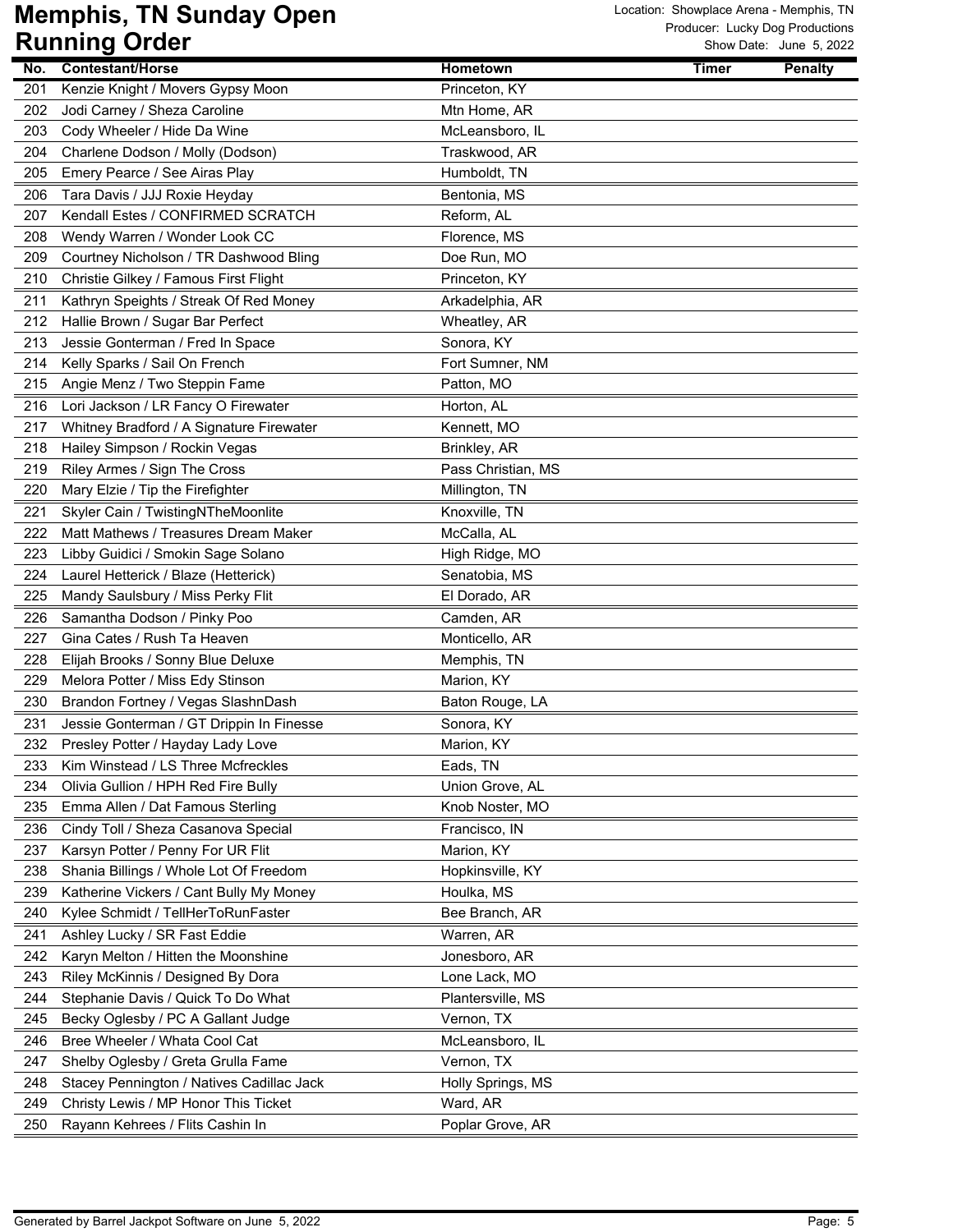|     | ישטיש שיייייייש                            |                  |              | OW DUIG. UUIK U, LULL |
|-----|--------------------------------------------|------------------|--------------|-----------------------|
| No. | <b>Contestant/Horse</b>                    | Hometown         | <b>Timer</b> | <b>Penalty</b>        |
| 251 | Shannon Langford / Todays Woman            | Utica, MS        |              |                       |
| 252 | Sierra Danley / Dream On Fire              | Folsom, LA       |              |                       |
| 253 | Kelly Sparks / LKW Lucky Dashin PC         | Fort Sumner, NM  |              |                       |
| 254 | Sydney Evans / N Heavenly Fashion          | DeSoto, MO       |              |                       |
| 255 | Jodi Carney / Jodi's Perfect Design        | Mtn Home, AR     |              |                       |
| 256 | Courtney Nicholson / Go Getcha Some Fire   | Doe Run, MO      |              |                       |
| 257 | Marlena Williams / A Smooth Starbert       | Morrilton, AR    |              |                       |
| 258 | Tara Davis / Aint No Crazy Lady            | Bentonia, MS     |              |                       |
| 259 | Casey Gaines / PT Lil FrenchFire           | Coffeeville, MS  |              |                       |
| 260 | Whitney Bradford / Mitey Sweet Rythum      | Kennett, MO      |              |                       |
| 261 | Lily Wofford / Little Red Catalina         | Vilonia, AR      |              |                       |
| 262 | Cindy Lewis / Apache Moon Rocket           | Denmark, TN      |              |                       |
| 263 | Christie Gilkey / CC OntheRocks            | Princeton, KY    |              |                       |
| 264 | Alexis Dixon / Royal Queen B               | Morrilton, AR    |              |                       |
| 265 | Paris Wilburd / FirewatersTwistedSister    | Austin, AR       |              |                       |
| 266 | Emma Allen / Miss JB 149                   | Knob Noster, MO  |              |                       |
| 267 | Amy Ward / Royal Fast Gal                  | Alexander, AR    |              |                       |
| 268 | Anna Lynn Hartless / Missle A Smoking      | Ashville, AL     |              |                       |
| 269 | Matt Mathews / RB PeaceLuvNFirewater       | McCalla, AL      |              |                       |
| 270 | Melissa Gonterman / Little Bit Of Fame     | Sonora, KY       |              |                       |
| 271 | Ava Dixon / Charlie Brown                  | Plumerville, AR  |              |                       |
| 272 | Samantha Ashe / YFrench Silver Queen       | Savannah, TN     |              |                       |
| 273 | Kristen Roby / KB Dash Ta Chicks           | Baton Rouge, LA  |              |                       |
| 274 | Hannah James / See Smoke                   | Cordova, TN      |              |                       |
| 275 | Alyson Faulkner / KN Fabulous Ta Fame      | Jonesboro, AR    |              |                       |
| 276 | Madison Shelton / Zanes Zeke               | Fayetteville, TN |              |                       |
| 277 | Cyrilla Jumper / Firen Frost               | Olive Branch, MS |              |                       |
| 278 | Christopher Shoemaker / French Vapor Trail | Branda, MS       |              |                       |
| 279 | Samantha Dodson / Boon Smooth              | Camden, AR       |              |                       |
| 280 | Gina Cates / High Speed Chasin             | Monticello, AR   |              |                       |
|     |                                            |                  |              |                       |
| 281 | Alison Moschitta / Minnie (Moschitta)      | Atoka, TN        |              |                       |
| 282 | Olivia Osborne / Boony Toons               | Vilonia, AR      |              |                       |
| 283 | Riley McKinnis / GMA Went Streakin         | Lone Lack, MO    |              |                       |
| 284 | Liza Muller / Winnin On Firewater          | Independence, MO |              |                       |
| 285 | Jessie Gonterman / Famous First Prize      | Sonora, KY       |              |                       |
| 286 | Shelby Oglesby / Flash Ta Heaven           | Vernon, TX       |              |                       |
| 287 | Amanda Johnson / BR Tapout Again           | Newark, AR       |              |                       |
| 288 | Lucchesse Tobias / Compromising Levis      | Diboll, TX       |              |                       |
| 289 | Shelby Beck / Streakin Stinson             | Morrilton, AR    |              |                       |
| 290 | Karyn Melton / Joes Gay Lady               | Jonesboro, AR    |              |                       |
| 291 | Laityn Charles / TX Leo Dance              | Bee Branch, AR   |              |                       |
| 292 | Brylee Brown / WDJ Sims Last Effort        | Beebe, AR        |              |                       |
| 293 | Rachel Watts / This Guys Got Money         | Birmingham, AL   |              |                       |
| 294 | Marlena Williams / Jackie Bee Starbert     | Morrilton, AR    |              |                       |
| 295 | Kaylee-Ann Bray / Smokem Easy On Java      | Thaxton, MS      |              |                       |
| 296 | Lisa Byford / FrenchmansDashToWar          | Coffeeville, MS  |              |                       |
| 297 | NaKeesha Jones / CB Chocolate Spot         | Byhalia, MS      |              |                       |
| 298 | Daylee Barrom / Steele's City Feet         | Millington, TN   |              |                       |
| 299 | Shannon Langford / Yogi B                  | Utica, MS        |              |                       |
| 300 | Emma Allen / PJ Seventy Five               | Knob Noster, MO  |              |                       |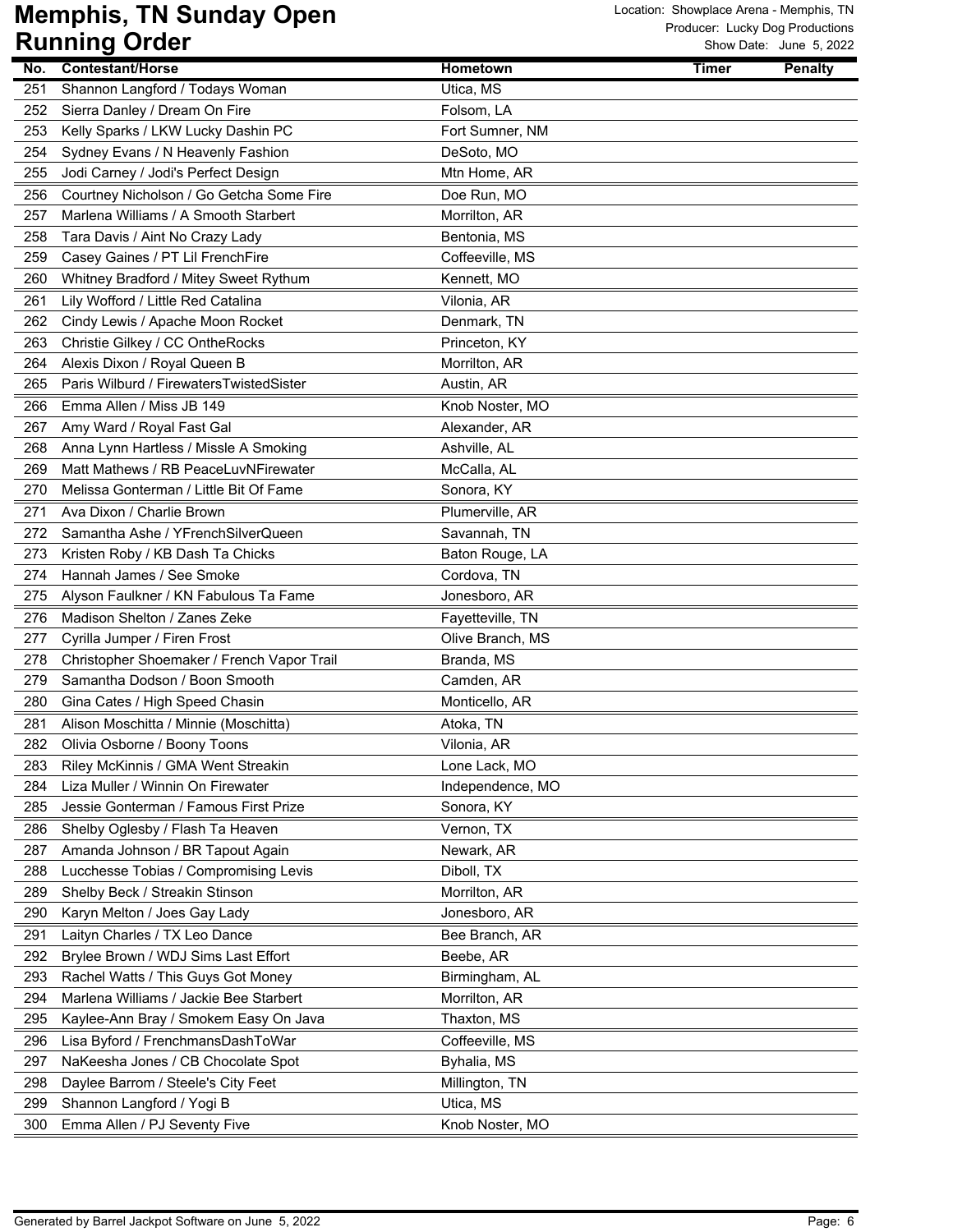|            | . 9<br>$\bullet$ . $\bullet$                                      |                       |       |                |
|------------|-------------------------------------------------------------------|-----------------------|-------|----------------|
| No.        | <b>Contestant/Horse</b>                                           | Hometown              | Timer | <b>Penalty</b> |
| 301        | Ashley Barnett / Peppys Mary Jet                                  | Martin, TN            |       |                |
| 302        | Golden Drake / Fancy Dont Let Me Down                             | North Little Rock, AR |       |                |
| 303        | Johnnie Ann Bilbro / Salty Carmel Lena                            | Pelahatchie, MS       |       |                |
| 304        | Haylee Tapscott / AHQ Black Jack                                  | Decatur, AL           |       |                |
| 305        | Sarah Pittman / Reddy To Whiz                                     | Oxford, MS            |       |                |
| 306        | Kelly Sparks / One Dashing Episode                                | Fort Sumner, NM       |       |                |
| 307        | Taylor Marcum / Oakley (Marcum)                                   | East Prairie, MO      |       |                |
| 308        | Lily Wofford / Last PG Cat Olena                                  | Vilonia, AR           |       |                |
| 309        | Blakely Burgess / A Royal Darlin                                  | Florence, AL          |       |                |
| 310        | Haylee Smith / Landa Hollywood                                    | Covington, TN         |       |                |
| 311        | Jenna Shelly / SLP Morning Fire                                   | Arlington, TN         |       |                |
| 312        | Maelee Crum / JK Gold Badger                                      | Ellington, MO         |       |                |
| 313        | Paris Wilburd / FI Baby Blue Bugs                                 | Austin, AR            |       |                |
| 314        | Emma Ridley / Bayguner                                            | Decatur, IL           |       |                |
| 315        | Shelly Redwine / Smart Lena Dancer                                | Sidney, AR            |       |                |
| 316        | Morgan Pogue / Cowboy (Pogue)                                     | Belleview, MO         |       |                |
| 317        | Jana Baker / MJ Driftin South                                     | Charleston, MO        |       |                |
| 318        | Alyson Faulkner / Dun It With Zenya                               | Jonesboro, AR         |       |                |
| 319        | Jayden Layne / Romeo (Layne)                                      | Jonesboro, AR         |       |                |
| 320        | Kashley Oglesby / Eyesa Liza Fame                                 | Vernon, TX            |       |                |
| 321        | Cody Collins / Jet (Collins)                                      | Batesville, AR        |       |                |
| 322        | Sheila Hardy / Fabulous Feona                                     | Greenbrier, AR        |       |                |
| 323        | Shelby Oglesby / LilPressureInMyNikes                             | Vernon, TX            |       |                |
| 324        | Samantha Ashe / Perky By Design                                   | Savannah, TN          |       |                |
| 325        | Kristen Roby / Dash Thru Firewater                                | Baton Rouge, LA       |       |                |
|            | Lucchesse Tobias / BR ThisNickGiveaFlit                           |                       |       |                |
| 326        |                                                                   | Diboll, TX            |       |                |
| 327<br>328 | Drew Rose / Nuthin But A Smile<br>Olivia Osborne / Unos Del Cielo | Sikeston, MO          |       |                |
|            |                                                                   | Vilonia, AR           |       |                |
| 329        | Madison Shelton / Royal French Jet                                | Fayetteville, TN      |       |                |
| 330        | Karissa Sadl / TPR ChicsDigStreaker                               | Fenton, MO            |       |                |
| 331        | Liza Muller / DH Haydays Heaven                                   | Independence, MO      |       |                |
| 332        | Kendall Estes / CONFIRMED SCRATCH                                 | Reform, AL            |       |                |
| 333        | Brooke Stege / Hiadas High Roller (2)                             | St Louis, MO          |       |                |
| 334        | Aubrey Sprouse / Ima Honor E Flit                                 | Lilbourn, MO          |       |                |
| 335        | Ashley Restivo / HS Dunit With Heart                              | Spring Hill, KS       |       |                |
| 336        | Bailey McClure / Endless Possibilitez                             | Cameron, MO           |       |                |
| 337        | Millie Joe Rosenberg / Anns Last Bid                              | Corinth, MS           |       |                |
| 338        | Audrey Joines / SF NotYourAverageGuy                              | Lebanon, TN           |       |                |
| 339        | Brylee Brown / Evelyns Pinkie Pie                                 | Beebe, AR             |       |                |
| 340        | Danielle Duncan / Johni Be Quick                                  | Marion, KY            |       |                |
| 341        | Daylee Barrom / Two Socks                                         | Millington, TN        |       |                |
| 342        | Kaylee-Ann Bray / Frenchmans Winsome                              | Thaxton, MS           |       |                |
| 343        | Allison Brooks / Skipn Continental Sue                            | Athens, AL            |       |                |
| 344        | Alexus Shields / Flyin On Faith                                   | Knoxville, TN         |       |                |
| 345        | Shannon Roberts / SF Fireball                                     | Martin, TN            |       |                |
| 346        | Maggie Hill / Vixan (Hill)                                        | Water Valley, MS      |       |                |
| 347        | Angela Roberts / Shes Flit N Famous                               | Portland, TN          |       |                |
| 348        | Connie Ezell / CONFIRMED SCRATCH                                  | Delhi, LA             |       |                |
| 349        | Haley Anderson / Heavens Dynasty                                  | Paducah, KY           |       |                |
| 350        | Scott Sherman / FamousFrenchMagnolia                              | Walnut Ridge, AR      |       |                |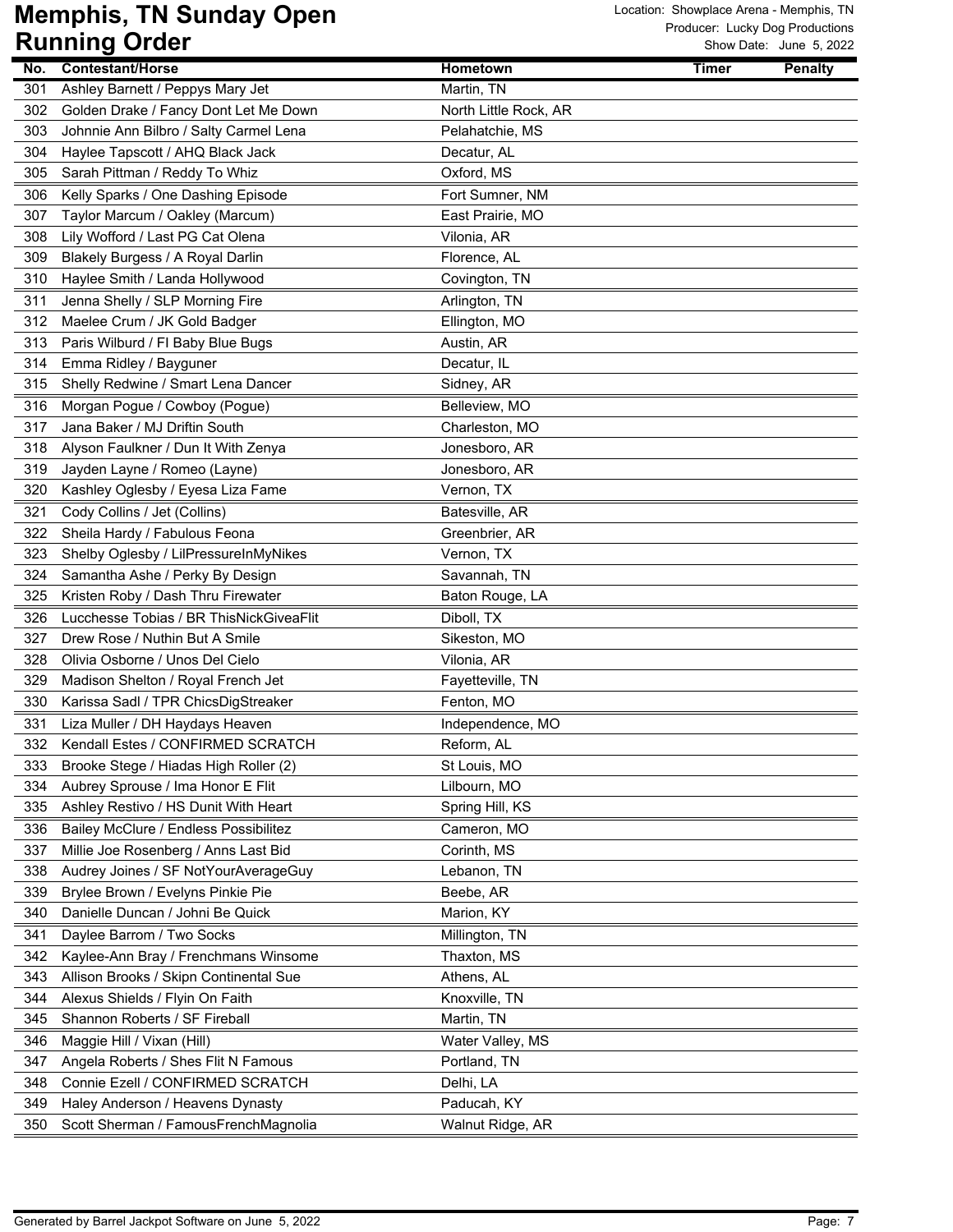|     | ישטיש שיייייייש                           |                    |              | OW DUIG. UUIK U, LULL |
|-----|-------------------------------------------|--------------------|--------------|-----------------------|
| No. | <b>Contestant/Horse</b>                   | Hometown           | <b>Timer</b> | <b>Penalty</b>        |
| 351 | Megan Swint / Namgis D104                 | Dunnellon, FL      |              |                       |
| 352 | Allie Sherman / Guys Prefer Blonde        | Walnut Ridge, AR   |              |                       |
| 353 | Michael Smith / Dun Streakin By U         | Ruston, LA         |              |                       |
| 354 | Jessica Cooper / Chromes Hustler          | Jackson, TN        |              |                       |
| 355 | Dinah Wilson / MC Sun Perkin Jackie       | Princeton, KY      |              |                       |
| 356 | Jamie Malone-Hiett / Perks Kid Charge     | Kellyville, OK     |              |                       |
| 357 | Jessica Gilmer / Shawnees Last Warrior    | Jonesboro, AR      |              |                       |
| 358 | Anita Brown / Blazn FirewaterAnnie        | Lake Comerant, MS  |              |                       |
| 359 | Ella Bishop / El Mangaso                  | Jonesboro, AR      |              |                       |
| 360 | Maelee Crum / Six Hot Persuasions         | Ellington, MO      |              |                       |
| 361 | Johnnie Ann Bilbro / Hes Blue Apart       | Pelahatchie, MS    |              |                       |
| 362 | Emma Ridley / Departure Red               | Decatur, IL        |              |                       |
| 363 | Megan Spain / Sweeties Lil Lucky          | Pelham, AL         |              |                       |
| 364 | Lucchesse Tobias / Oklahoma Stellar Jet   | Diboll, TX         |              |                       |
| 365 | Silvia Kinnebrew / RC Hustlin Strawfly    | Indian Springs, AL |              |                       |
| 366 | Bailey Surman / PS A Guy With Heart       | Horn Lake, MS      |              |                       |
| 367 | Ellie Ambrose / Kings Golden Lynx         | East Prairie, MO   |              |                       |
| 368 | Shanna Simmons / El Mario                 | Choctaw, OK        |              |                       |
| 369 | Alexandria Skipworth / Perfect Definition | Florence, AL       |              |                       |
| 370 | Dusty Pike / FannyStreakOnFire            | Caruthersville, MO |              |                       |
| 371 | Alleigh Butler / Keep Talking Im Good     | Eddyville, KY      |              |                       |
| 372 | Allison Crabb / Famous Little Dancer      | Holly Springs, MS  |              |                       |
| 373 | Elaina McKinney / Countess Ta Famous      | Carbondale, IL     |              |                       |
| 374 | Cheryl Ziegler / KN Fabs Lil Ransom       | Coal Hill, AR      |              |                       |
| 375 | Amy Ward / Dusty Whiskey Chant            | Alexander, AR      |              |                       |
| 376 | Lauren Long / Peps Leo Bar                | New Albany, MS     |              |                       |
| 377 | Christian Shipley / Great Bulls Of Fire   | Harviell, MO       |              |                       |
| 378 | Kinzey Newton / Blurred By Patron         | Lakeland, TN       |              |                       |
| 379 | Leah Garrett / Burrito (Garrett)          | Cordova, TN        |              |                       |
| 380 | Bailey McClure / Miss NonUnionSpecial     | Cameron, MO        |              |                       |
| 381 | Ashley Restivo / Fired Up By Bully        | Spring Hill, KS    |              |                       |
| 382 | Crystal Steele / Inferno (Steele)         | El Paso, AR        |              |                       |
| 383 | Randa Rector / Miss Ziggy Stinson         | Terre Haute, IN    |              |                       |
| 384 | Logan Avery / Vegas (Avery)               | Millington, TN     |              |                       |
| 385 | Megan Swint / Zing Zing Its Talent        | Dunnellon, FL      |              |                       |
| 386 | Lynn Akins / Slick Wager                  | Byhalia, MS        |              |                       |
| 387 | Sheridan Shumpert / MP Jetwood            | Mooreville, MS     |              |                       |
| 388 | Tyler Maintz / Strippin In The Wind       | Oak Ridge, MO      |              |                       |
| 389 | Darren Boyce / Euro Express               | El Paso, AR        |              |                       |
| 390 | Daylee Barrom / Zane                      | Millington, TN     |              |                       |
| 391 | Bailey Couch / Hiadas High Roller         | St Louis, MO       |              |                       |
| 392 | Ryanne Ambrose / Honor Private Jet        | East Prairie, MO   |              |                       |
| 393 | Shelby DeHass / Hes Got That Touch        | Troy, AL           |              |                       |
| 394 | Michael Smith / Hammered Elegance         | Ruston, LA         |              |                       |
| 395 | Savannah Shumpert / Slick French Mimosa   | Mooreville, MS     |              |                       |
| 396 | Candace Jones / KC Sharp N Famous         | Oakland, TN        |              |                       |
| 397 | Isaiah Williams / Doublestrawscrajeegal   | Synsonia, KY       |              |                       |
| 398 | Callie Riley / EZ Blue Grit               | Sikeston, MO       |              |                       |
| 399 | Shea Hutsenpiller / SJR Diamond Angie     | Lebanon, TN        |              |                       |
| 400 | Lucchesse Tobias / Perks O Toole          | Diboll, TX         |              |                       |
|     |                                           |                    |              |                       |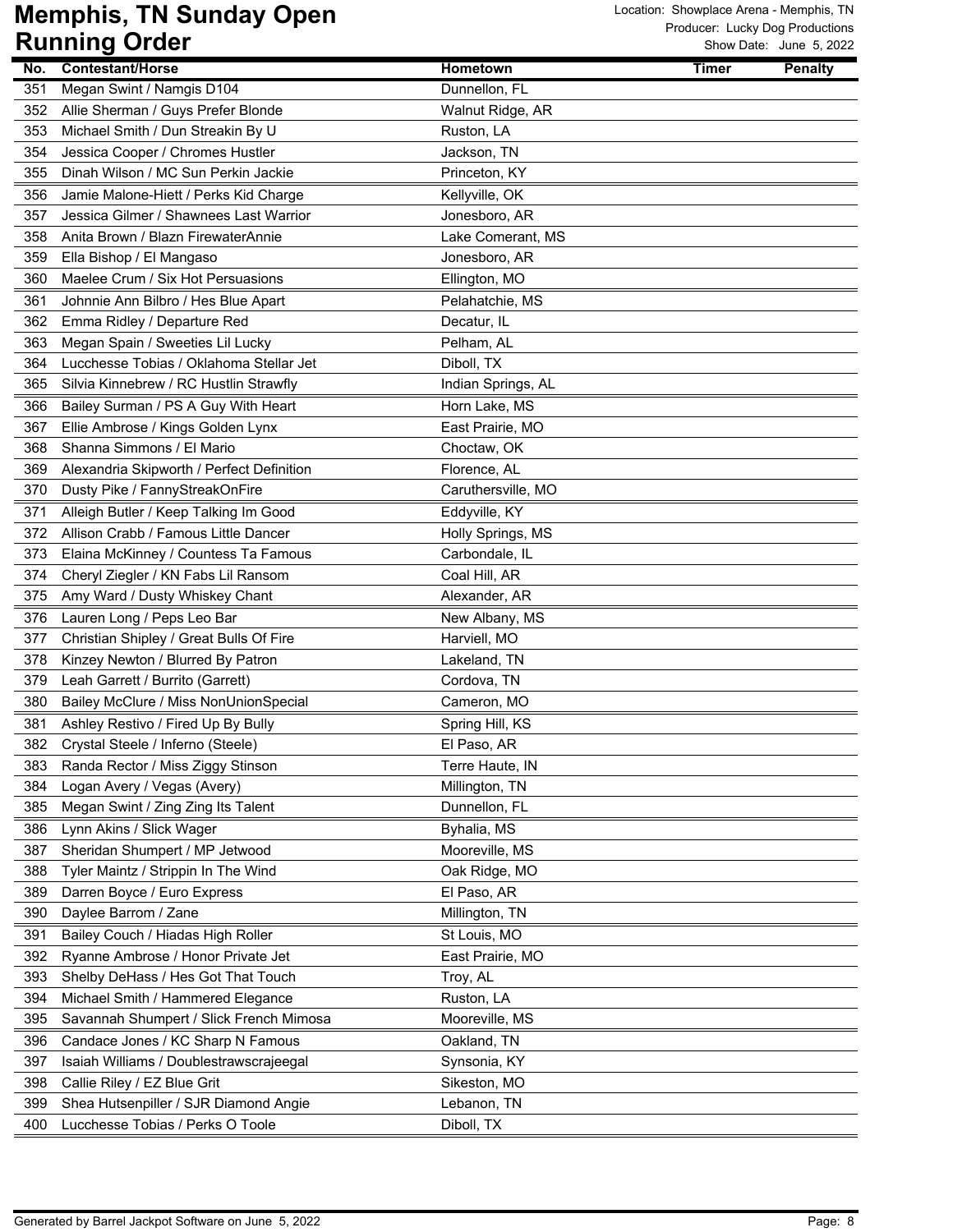|     | www.<br>$\bullet$ . $\bullet$           |                    |       |                |
|-----|-----------------------------------------|--------------------|-------|----------------|
| No. | <b>Contestant/Horse</b>                 | Hometown           | Timer | <b>Penalty</b> |
| 401 | Tia McConnell / Blaze (McConnell)       | Eads, TN           |       |                |
| 402 | Major Weldon / SF Gin and Juice         | Bruce, MS          |       |                |
| 403 | Jason Tibbs / Michianda Rooster DHD     | Pell City, AL      |       |                |
| 404 | Lauren Worsham / Frenchmans Tonto Star  | Harrisburg, AR     |       |                |
| 405 | Ethan Parks / Easy Lighting Star        | Synsonia, KY       |       |                |
| 406 | Jessica Cooper / Fame On Da Rocks       | Jackson, TN        |       |                |
| 407 | Anita Brown / Macs Native Dash          | Lake Comerant, MS  |       |                |
| 408 | Alexandria Skipworth / Shays Money Boat | Florence, AL       |       |                |
| 409 | Megan Swint / Smoke Dee Money           | Dunnellon, FL      |       |                |
| 410 | Allie Sherman / Guys Special Bully      | Walnut Ridge, AR   |       |                |
| 411 | Shannon Roberts / Call Me For Speed     | Martin, TN         |       |                |
| 412 | Megan Spain / Bonita Blitz              | Pelham, AL         |       |                |
| 413 | River Weldon / Coats Mini Ta Fame       | Bruce, MS          |       |                |
| 414 | Christian Shipley / Mann On Fire        | Harviell, MO       |       |                |
| 415 | Grayce Carter / Bogies French Badger    | Eads, TN           |       |                |
| 416 | Silvia Kinnebrew / Guys Dash Of Fame    | Indian Springs, AL |       |                |
| 417 | Dusty Pike / Call Me Firewater          | Caruthersville, MO |       |                |
| 418 | Emily Riley / Rene Dan Dee              | Sikeston, MO       |       |                |
| 419 | Price McNeese / B A Valiant Avenger     | Columbia, MS       |       |                |
| 420 | Lauren Long / Dynamite Jesie Rey        | New Albany, MS     |       |                |
| 421 | Cheryl Ziegler / Go Risky Frenchman     | Coal Hill, AR      |       |                |
| 422 | Elaina McKinney / Famous Rock Starr     | Carbondale, IL     |       |                |
| 423 | Janet Bradford / Downrite Royalty       | Decatur, AL        |       |                |
| 424 | Lexie Tweddell / RB Danas Fame          | Jonesboro, AR      |       |                |
| 425 | Allison Crabb / SF Run Turn Repeat      | Holly Springs, MS  |       |                |
| 426 | Kinzey Newton / MSU Aces Lucky Girl     | Lakeland, TN       |       |                |
| 427 | Amy Ward / Promise Mea Goldmine         | Alexander, AR      |       |                |
| 428 | Chelsea Carruthers / BR Dashin Chicken  | Cherokee, AL       |       |                |
| 429 | Crystal Steele / Famous Jag Of Money    | El Paso, AR        |       |                |
| 430 | Haley Clifton / BS Famous Rodeo Guy     | Milington, TN      |       |                |
| 431 | Leah Garrett / Midnight Bar Charge      | Cordova, TN        |       |                |
| 432 | MaggieRae Smith / Zeros Red D Man       | Sterrett, AL       |       |                |
| 433 | Callee Fincher / Really Kan Perk        | Dyess, AR          |       |                |
| 434 | Brianna Echols / Frenchman Candoo       | Lake Cormorant, MS |       |                |
| 435 | Gracie Harris / Sky High Smokey         | Columbia, TN       |       |                |
| 436 | Michael Smith / NoLionImaMakeUFamous    | Ruston, LA         |       |                |
| 437 | Ashley Piskorski / SF Tuff of Honor     | Dyersburg, TN      |       |                |
| 438 | Amy Hart / A Heapa Driftwood            | Collierville, TN   |       |                |
| 439 | Brady Kissell / Par Double Pepper       | Gates, TN          |       |                |
| 440 | Logan Avery / Night Wind Cookie         | Millington, TN     |       |                |
| 441 | Shelby DeHass / Lil Bit O Laico         | Troy, AL           |       |                |
| 442 | Jerrica McGill / Jaci (McGill)          | Tuscumbia, AL      |       |                |
| 443 | Megan Swint / DTF Wicked                | Dunnellon, FL      |       |                |
| 444 | Buster Lacey / Pocos Shorty Doc         | Coldwater, MS      |       |                |
| 445 | Ethan Parks / Sis (Parks)               | Synsonia, KY       |       |                |
| 446 | Callie Riley / A Streak O Lena          | Sikeston, MO       |       |                |
| 447 | Darren Boyce / Suchadiamond Image       | El Paso, AR        |       |                |
| 448 | Sheridan Shumpert / Franks Lucky Bars   | Mooreville, MS     |       |                |
| 449 | Loni Hart / Straight Up Attitude        | Collierville, TN   |       |                |
| 450 | Christian Shipley / Miss Speedy Stevie  | Harviell, MO       |       |                |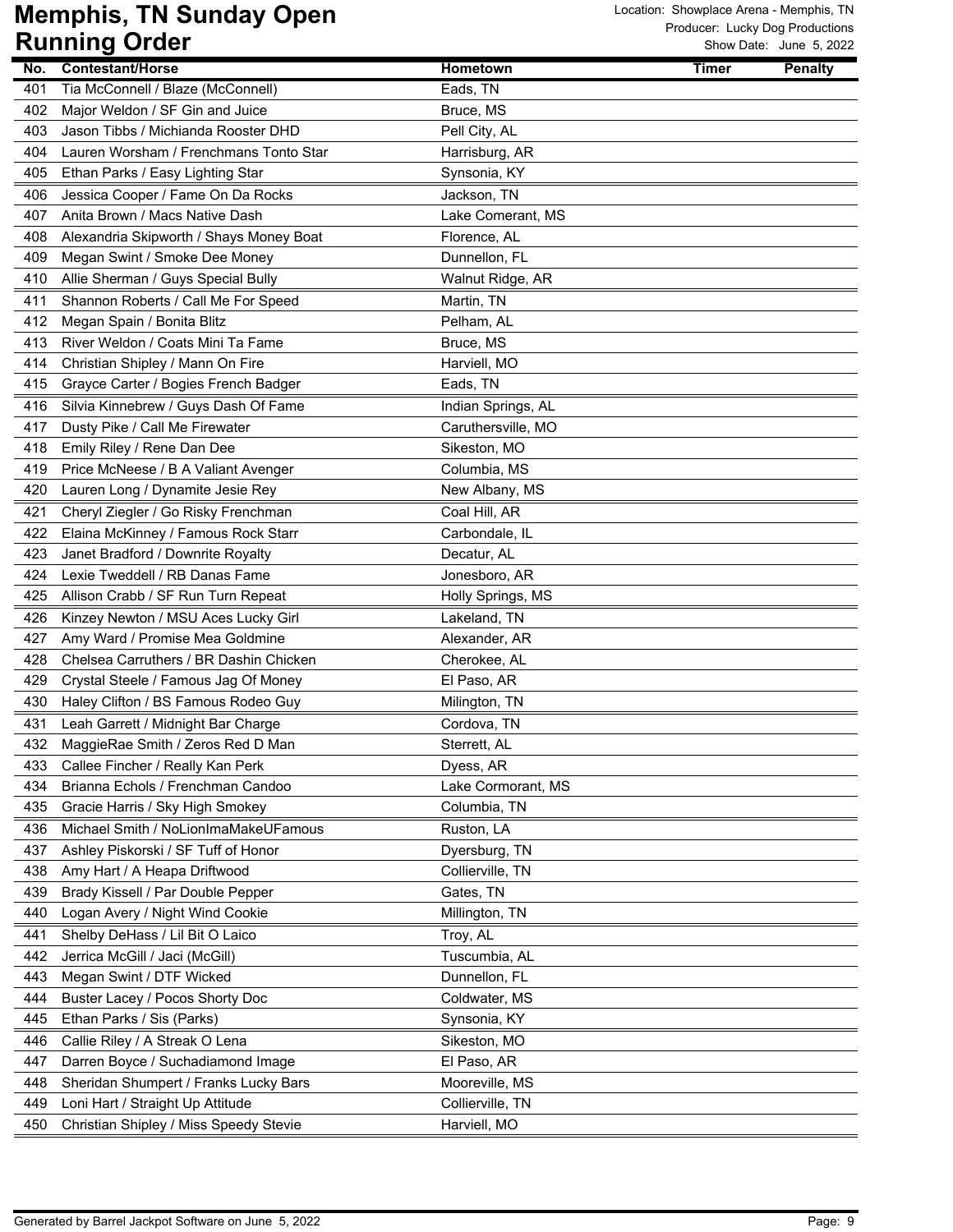|     | טיייייאי<br>$\bullet$ . $\bullet$                                     |                                   |                                |
|-----|-----------------------------------------------------------------------|-----------------------------------|--------------------------------|
| No. | <b>Contestant/Horse</b>                                               | Hometown                          | <b>Timer</b><br><b>Penalty</b> |
| 451 | Jason Tibbs / Fame Came Easy                                          | Pell City, AL                     |                                |
| 452 | Savannah Shumpert / Broadway Laney                                    | Mooreville, MS                    |                                |
| 453 | Jessica Cooper / Just A Famous Fling                                  | Jackson, TN                       |                                |
| 454 | Candace Jones / Flashy Red Gal                                        | Oakland, TN                       |                                |
| 455 | Tim Morris / Smarty Sox                                               | Pontotoc, MS                      |                                |
| 456 | Tyler Maintz / Tails (Maintz)                                         | Oak Ridge, MO                     |                                |
| 457 | Katherine Hancock / Jules Jackie                                      | Coldwater, MS                     |                                |
| 458 | Allie Sherman / Go Minnie Perks HSR                                   | Walnut Ridge, AR                  |                                |
| 459 | Major Weldon / Shoot Yeah Honey                                       | Bruce, MS                         |                                |
| 460 | Blakely Burgess / Colonel Go Quick                                    | Florence, AL                      |                                |
| 461 | River Weldon / Firewater Bewitches Me                                 | Bruce, MS                         |                                |
| 462 | John Ricketts / HF Showed Up In Boots                                 | Poplar Bluff, MO                  |                                |
| 463 | Dusty Pike / Wood B Streakin Lil                                      | Caruthersville, MO                |                                |
| 464 | Christy Roy / Right On Homer                                          | Somerville, TN                    |                                |
| 465 | Carrie Potashnick / Perks In The House                                | Sikeston, MO                      |                                |
| 466 | Kayleigh Irby / MC Pistol Pep                                         | Pontotoc, MS                      |                                |
| 467 | Lucchesse Tobias / Big Josie                                          | Diboll, TX                        |                                |
| 468 | Lauren Long / Dan (Cantrell)                                          | New Albany, MS                    |                                |
| 469 | Ty Pigott / MW BarB Stealin Fame                                      | Brundidge, AL                     |                                |
| 470 | Michael Smith / Perk On Cimmaron                                      | Ruston, LA                        |                                |
| 471 | Mary Van Cleve / This Buds For Fame                                   | Quinlan, TX                       |                                |
| 472 | Dylan Cochran / Sierra (Cochran)                                      | Lakeland, TN                      |                                |
| 473 | Kyla Roberts / Dual Cat Doings                                        | Paragould, AR                     |                                |
| 474 | Amy Ward / Sparkys Lil Spark                                          | Alexander, AR                     |                                |
| 475 | Miller Countess / Three Six Ocean Dr                                  | Brighton, TN                      |                                |
| 476 | Cash Thomas / Firecracker Jade AB                                     | Sikeston, MO                      |                                |
| 477 | Jill Johnson / Cinnamon Stoli                                         | Seneca, SC                        |                                |
| 478 | Crystal Steele / Winds Of Fortune                                     | El Paso, AR                       |                                |
| 479 | Blaise Thomas / Cades Music                                           | Sikeston, MO                      |                                |
| 480 | NaKeesha Jones / Athena Puddy Kitty                                   | Byhalia, MS                       |                                |
| 481 | Jennifer Dunn / Pocos Revenge                                         | Lebanon, TN                       |                                |
| 482 | Lindsay White / Maggie May                                            | Hernando, MS                      |                                |
| 483 | Christian Shipley / Zann Mann                                         | Harviell, MO                      |                                |
| 484 | Gracie Harris / Rapid Regent                                          | Columbia, TN                      |                                |
| 485 | Chris Plunk / One Famous Fling Guy                                    | Adamsville, TN                    |                                |
| 486 | Reagan Adkins-Nelson / Magnolia Martini                               | Summerville, TN                   |                                |
| 487 | Sophie Belle Plunk / Cheyennes Honor                                  | Adamsville, TN                    |                                |
| 488 | Judy Tate / Cash (Tate)                                               | Pheba, MS                         |                                |
| 489 | Shelby DeHass / Miss Ohana Star                                       | Troy, AL                          |                                |
| 490 | Grayce Carter / Flashlights Lil Red                                   | Eads, TN                          |                                |
| 491 | Sidney Shackelford / Wranglers Red Ryder                              |                                   |                                |
| 492 |                                                                       | Collierville, TN                  |                                |
| 493 | Natalie Robbins / Easily Frenchman                                    | New Albany, MS                    |                                |
| 494 | Elli Henderson / Louisianna Majesty<br>Ashley Moore / Hannah Palemoon | Arlington, TN<br>Poplar Bluff, MO |                                |
|     |                                                                       |                                   |                                |
| 495 | Sarah Raziano / PS Dont Bug This Guy                                  | Coldwater, MS                     |                                |
| 496 | Michael Crenshaw / Money N Fire                                       | Hernando, MS                      |                                |
| 497 | Lexi Henderson / Midnight Prize                                       | Arlington, TN                     |                                |
| 498 | Jackie Crislip / Kaya (Crislip)                                       | Memphis, TN                       |                                |
| 499 | Ryan Elizabeth Adkins / Howie N Streak                                | Summerville, TN                   |                                |
| 500 | Michael Smith / Bearly Any Whiskey                                    | Ruston, LA                        |                                |